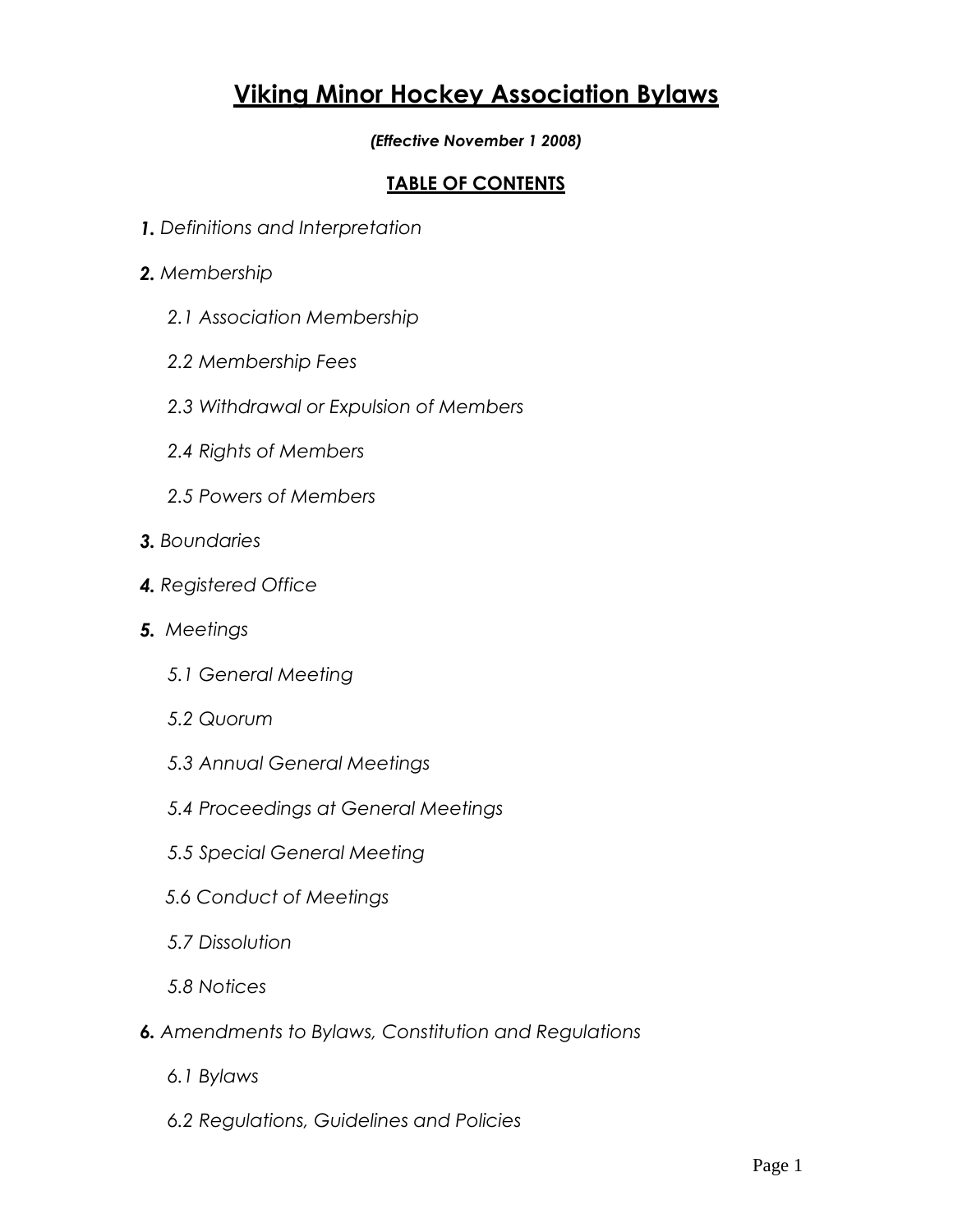#### *7. The Executive Board*

- *7.1 Composition*
- *7.2 Qualifications*
- *7.3 Elections*
- *7.4 Voting and Quorum*
- *7.5 Powers*
- *7.6 Filling of Vacancies*
- *7.7 Meetings*
- *7.8 Indemnity and Protection of the Executive Board*
- *7.9 Board Positions and Duties*
- *8. The Seal*
- *9. Books of the Association*
- *10. Accounts*
- *11. Audit*
- *12. Disciplinary Matters*
- *13. Grievances*
- *14. General*
- *15. Borrowing Power*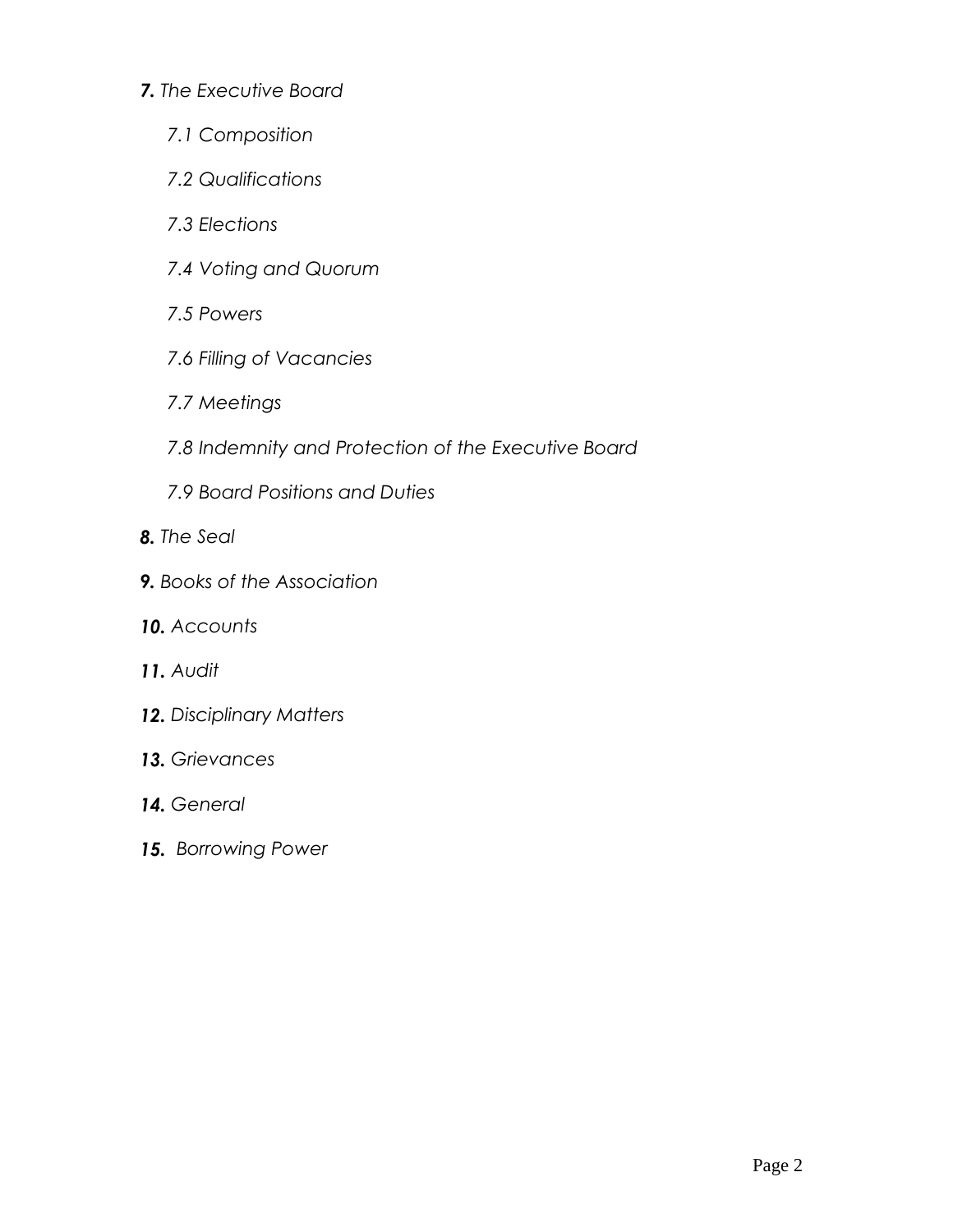# *1. DEFINITIONS AND INTERPRETATION*

1.1 In all the Bylaws, the singular shall include the plural and the plural the *singular, the word "person" shall include corporations, societies and partnerships and the masculine shall include the feminine. Wherever reference is made to the Societies Act or a section thereof, such reference shall be extended and apply to any amendment to that Actor section, as the case may be.*

1.2 In the interpretation of these Bylaws, except where excluded by the *context:*

*"Act" means the Societies Act of Alberta, R.S.A. 2000 CS-14 as amended from time to time;*

*"Association" shall mean Viking Minor Hockey Association &/or VMHA;*

*"Boundaries" shall be those as defined and approved by Hockey Alberta;*

*"Bylaws" means the Bylaws of the Association, as amended from time to time;*

*"Calling of the Roll" means everyone in attendance will be asked to sign indicating their presence;*

*"CHA" means the Canadian Hockey Association who represents the governing body of amateur hockey in Canada and is a member of the International Ice Hockey Federation;*

*"Chairman" means the President, or in his absence, the Vice-President, shall chair every General Meeting. If neither the President nor the Vice-President can be present at the time of holding a General Meeting, the Members present shall choose one of their number to be chairman of such meeting;*

*"Constitution" means the constitution of the Association as amended from time to time;*

*"Director(s)" means a person that has been elected or appointed as a director of the Association, this member is considered an executive member of VMHA;*

*"Discipline Committee" means a committee formed by the Board of Directors to rule on Disciplinary Matters consisting of a minimum of three (3) Directors or duly appointed Members who are not in a conflict of interest in relation to the Disciplinary Matters considered;*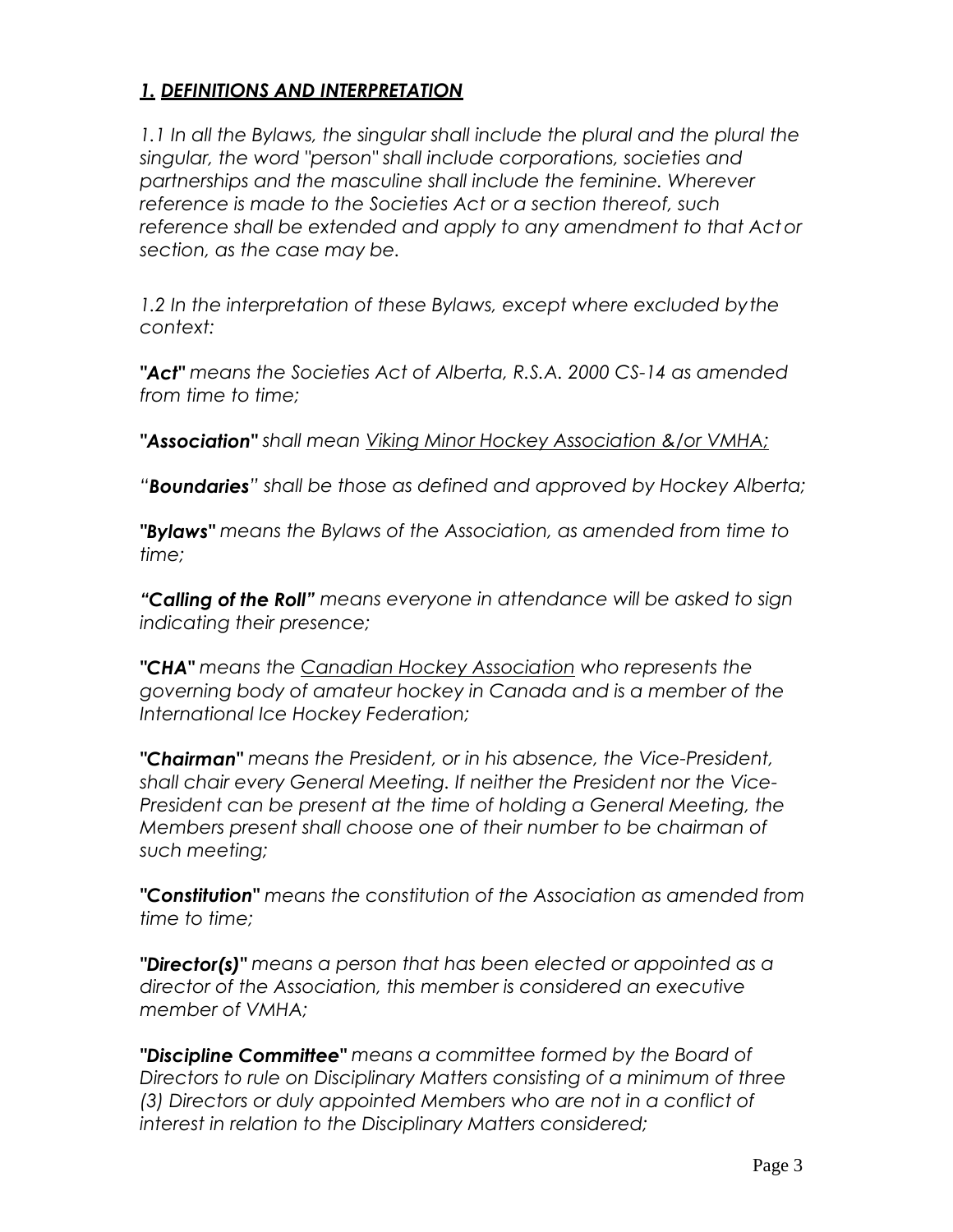*"Executive Board" means all the Executive Officers and Directors representing each team registered with the VMHA;*

*"Executive Committee" means those duly recognized by the VMHA as Past President, President, Vice President, Secretary, Treasurer, and Registrar.*

*"General Motion" means a majority vote of the quorum shall pass the motion;*

*"Hockey Alberta" means the Alberta Amateur Hockey Association and represents the supreme authority concerning Amateur hockey in the Province of Alberta, subject only to the right of appeal to the CHA;*

*"Initiation Program" means the Canadian Hockey Association Initiation Program Curriculum of Initiation hockey (under the age of seven (7) years old);*

*"Member" means a person or legal entity that has been admitted as a member of the Association;*

*"Ordinary Resolution" means a resolution passed at a General Meeting or Director's meeting by a majority vote of the quorum;*

*"President" shall mean the President of the Association;*

*"Regulations" means those regulations of the Association for the administration and advancement of hockey;*

*"Secretary" means the Secretary of the Association, votes as a Director;*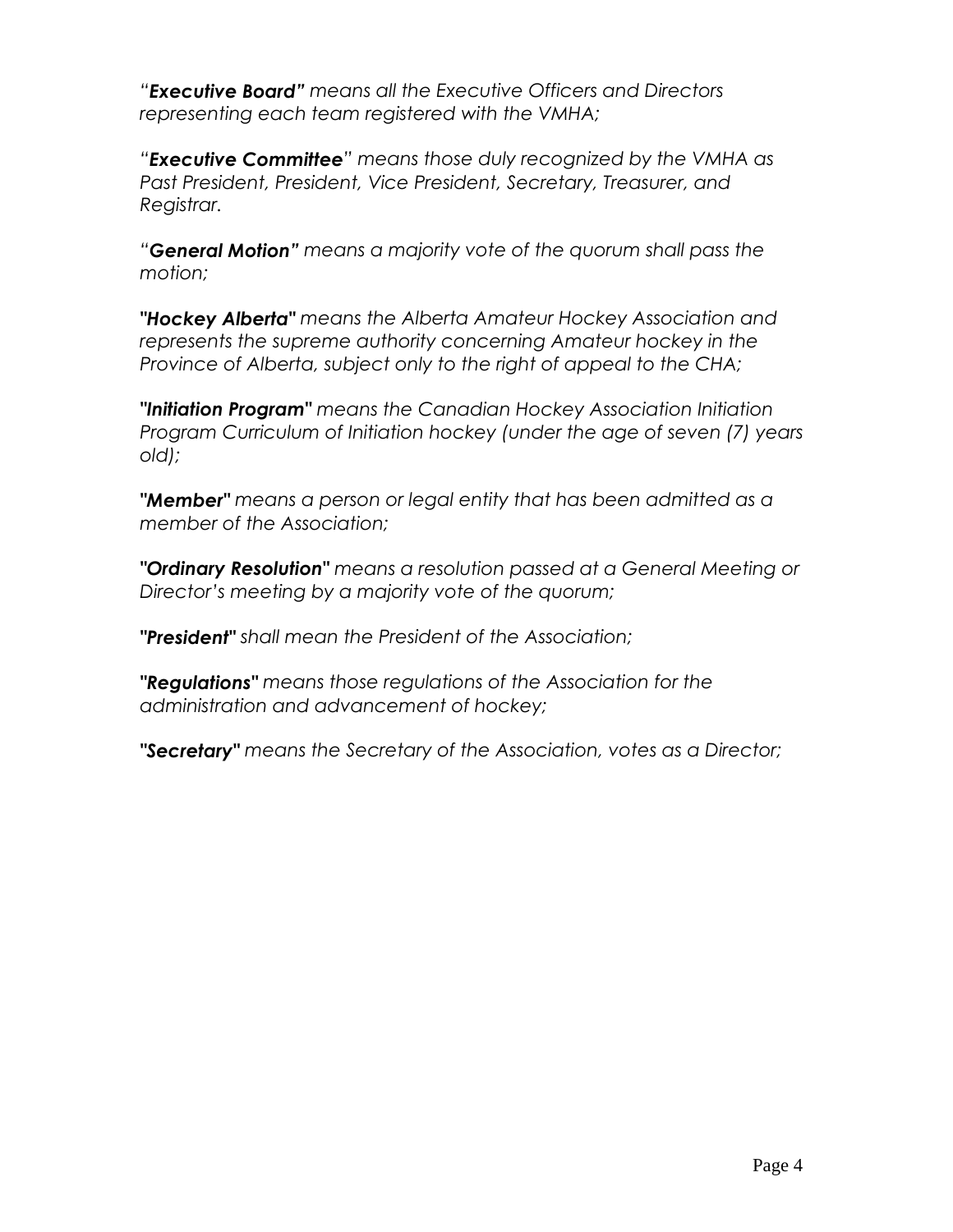*"Special Resolution" shall have the meaning as defined in the Act and shall further constitute:*

*a) A resolution passed at a General Meeting of which 21 days or more notice specifying the intention to propose the resolution has beenduly given;*

*b)And by the vote of not less than 75% of those Members of the Association who are present and entitled to vote at such meeting;*

*(c) A resolution can be voted on by a Member of the Association who would have been entitled at a General Meeting to vote on the resolution in person.*

*d) Notice of the Special Resolution shall be provided to the General Membership by notice via email & phone fan-out (& on the Association website).*

# *2. MEMBERSHIP*

- *2.1 Association Membership*
	- *a) Any family registered with the Viking Minor Hockey Association;*
	- *b) Any coach, assistant coach or manager that is officially registered with the Viking Minor Hockey Association and in this capacity to a maximum of five (5) persons per team; or*
	- *c) Any volunteer who has previously been a Member of the Viking Minor Hockey Association under Article 3.1 a) or 3.1 b) and whois approved by the Executive Board to be a Member, or*
	- *d) Any other person who is approved by the Executive Board to bea Member.*

# *2.2 Membership Fees*

*Membership fee for members under article 3.1:*

- *a) Shall be the registration fee per hockey player, such fee being determined by the Executive Board before each new hockeyyear (goal is by July 1st of each year);*
- *b) There shall be no membership fee for a Member admitted under Article 3.1 b) or 3.1 c) or 3.1 d).*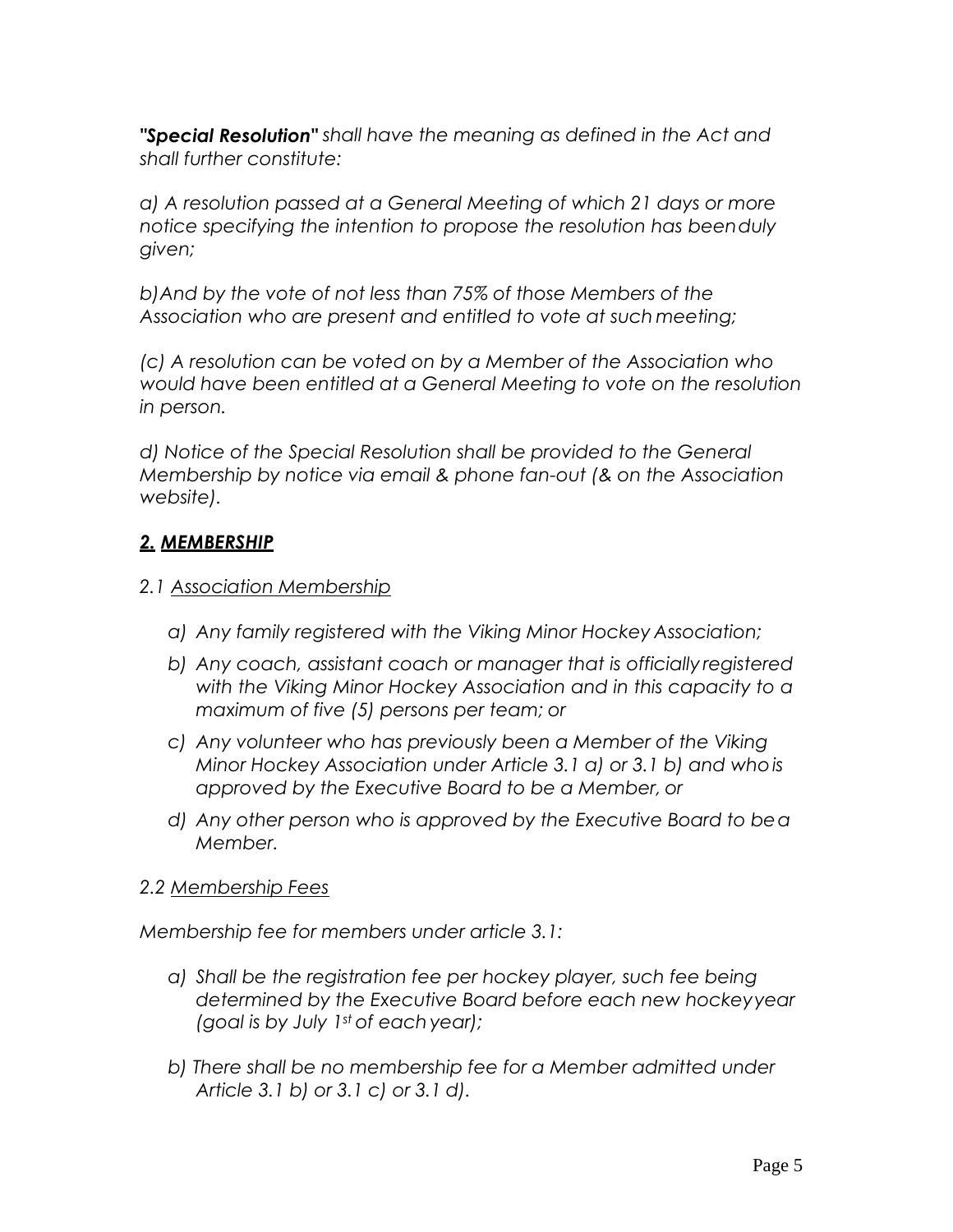#### *2.3 Withdrawal or Expulsion of Members*

*a) Any Member choosing to withdraw from membership to VMHA shall do so in writing to the Executive Committee. The effective date of withdrawal shall be the date on which the President/Vice President or Secretary of VMHA receives the notice to withdraw; and his name shall be removed from the Registrar of Members and he shall be deemed to have withdrawn; the following schedule for refundof fees shall be;*

| By September 30th of the Registration year            | 100% refund |
|-------------------------------------------------------|-------------|
| By October 31st of the Registration year              | 75% refund  |
| By November 30 <sup>th</sup> of the Registration year | 50% refund  |
| After December 31st of the registration year          | 0% refund   |

*Anything regarding an injury shall be dealt with on a case by case nature.*

*b) Any member of the VMHA who does not conduct himself in accordance with the Rules and Regulations of the Alberta Hockey Association, the Canadian Hockey Association or either the Bylaws or Policies of the VMHA can, upon a two-thirds (2/3) majority vote of the Executive Board at a VMHA Meeting, be expelled as a Member of the VMHA for the remainder of the present hockey year or a longer period of time as decided by the Executive Board;*

#### *2.4 Rights of Members*

- *a) All Members shall be entitled to such information and advice with record to the affairs of the Association as the Association or anyof its officers may be able to supply;*
- *b) No right or privilege of any Members shall be in any way transferable or transmissible, but all such rights and privileges shall cease upon the Member ceasing to be such, whether by death, retirement, or otherwise;*
- *c) In the case of a family membership as specified in Article 3.1 a), voting rights are restricted to persons over the age of eighteen(18) years with only one vote per family.*
- d) Voting rights for those Members identified in Article 3.1b), 3.1 c) and *3.1 d) shall be one vote per member.*
- *e) A person attending any meeting shall be entitled to only one vote on each motion at the meeting. Where a person is entitled to vote as a Member in more than one capacity, they must select in which capacity they are voting as a Member.*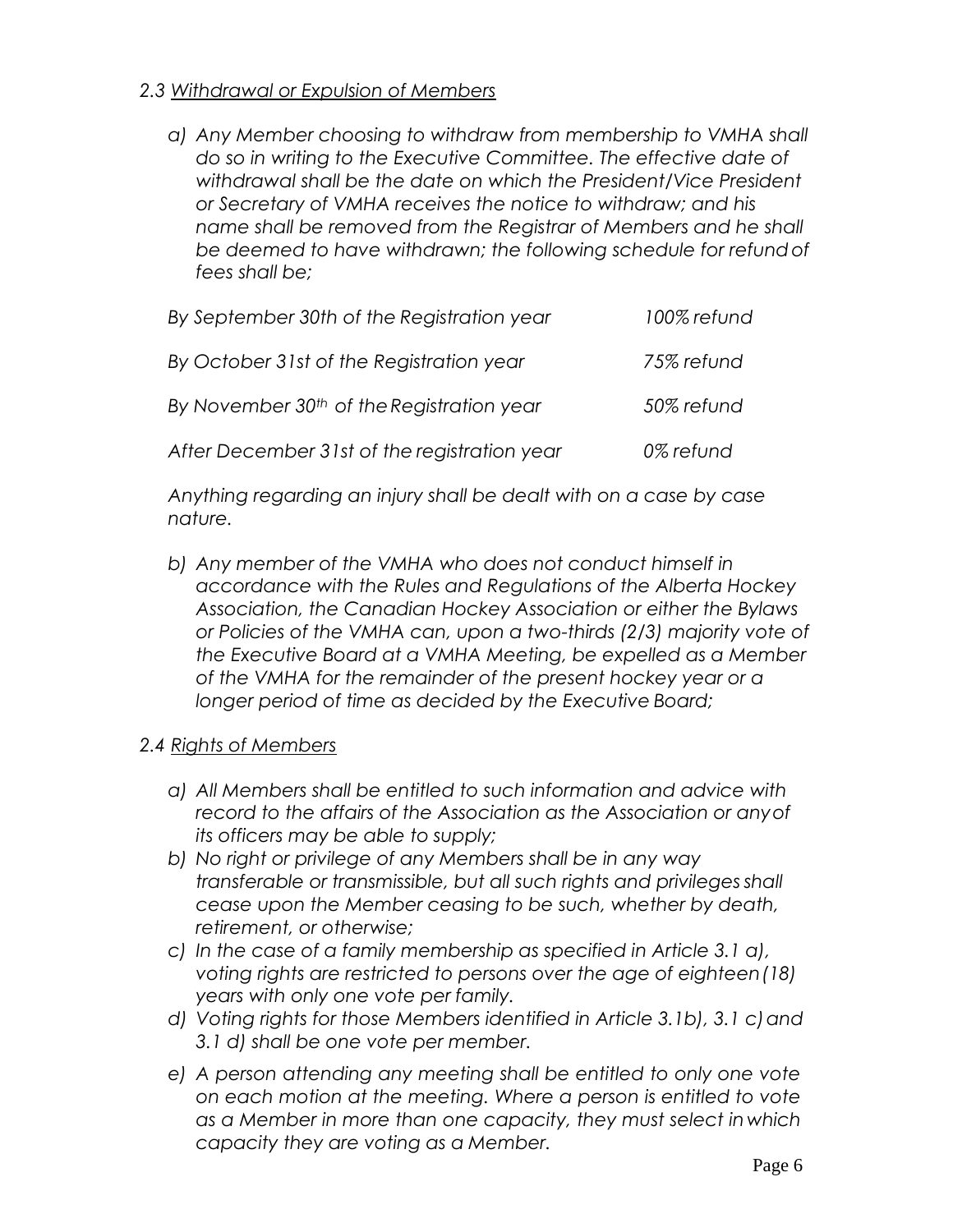- *f) A Member may demand a poll of any vote. Two (2) or more Members may demand a written vote. These demands may occur before or immediately after a vote.*
- *g) A Member unable to attend a General Meeting who would be eligible to vote may submit a written, signed, dated vote on any motion or resolution presented.*

### *2.5 Powers of Members*

*The Members by Special Resolution may rescind, alter, add to, or vary the Bylaws.*

# *3. BOUNDARIES*

*3.1 The Boundaries of the Association are established by HockeyAlberta.*

*3.2 Boundaries may only be altered, amended or added to bySpecial Resolution of the Members of the Association and in alliance and by mutual consent with neighboring associations and based on the boundary principles as approved by Hockey Alberta. No revision or alteration of or addition to the Boundaries shall take effect until it has been approved by Hockey Alberta.*

# *4. REGISTERED OFFICE*

*4.1 The Registered Office of the Association may be established or changed from time to time by Ordinary Resolution of theDirectors.*

# *5. MEETINGS*

# *5.1 General Meetings*

*How meetings are called: The President with the direction of the Board can call the meeting.*

*At least ten (10) days before every General Meeting (and 21 days or more notice if a Special Resolution is to be considered), notice specifying the place, the day, and the hour of the Meeting and, in the case of special business, the general nature of such business, shall be given to the Members via Viking weekly newspaper, email, phone fan out, & VMHA website;*

*If within half an hour from the time appointed for the Meeting a quorum is not present, the Meeting shall stand adjourned to the same day in the*  following week at the same time and place, and if at such adjourned *Meeting a quorum is not present within half an hour from the time appointed for the Meeting, the Members present shall be a quorum;*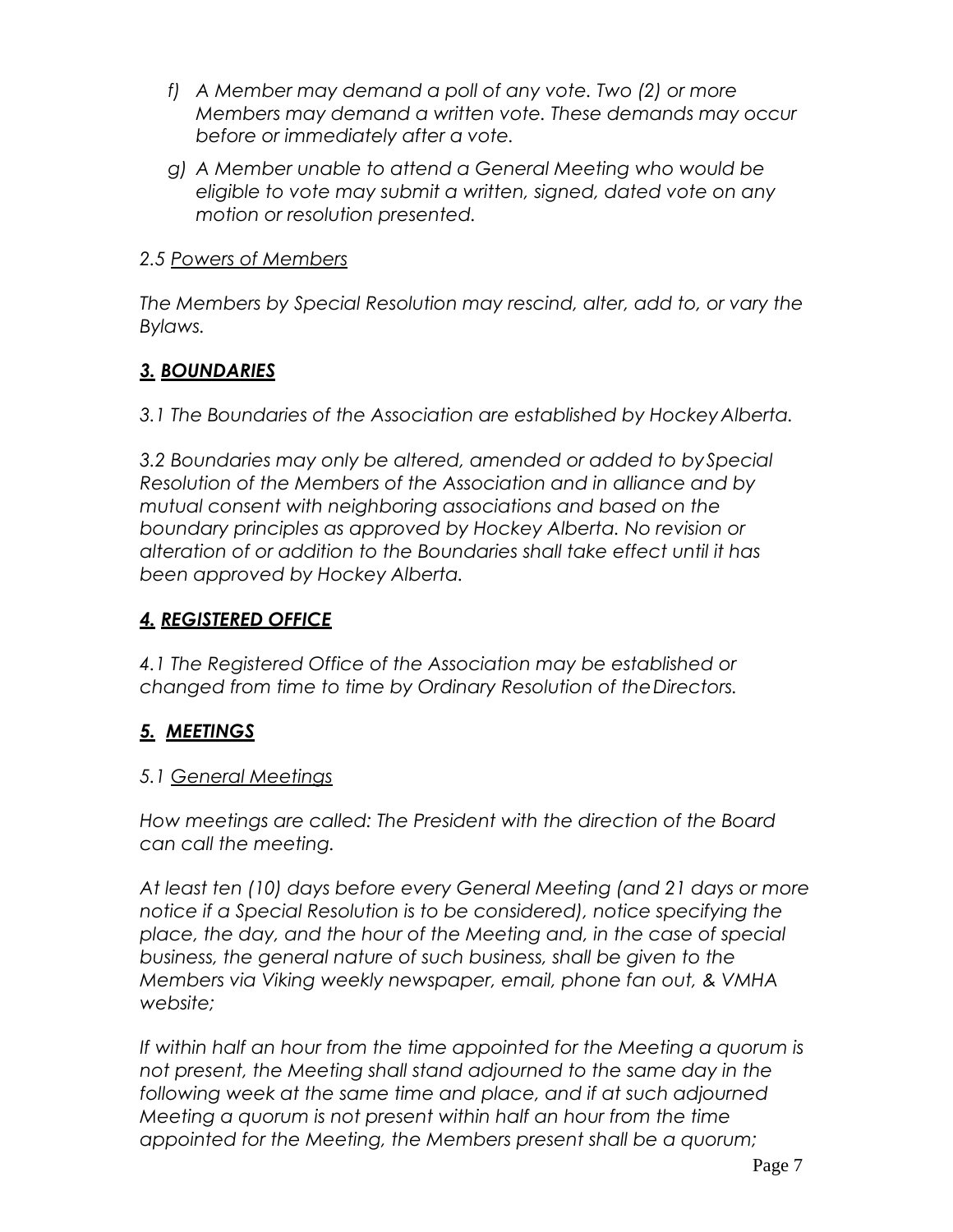*If neither the Chairman nor the Vice-Chairman are present at the time of holding a General Meeting, or if they are not present within half an hour*  from the time appointed for the Meeting, the Members present shall *choose one of their number to be Chairman of such Meeting;*

*At every General Meeting every question shall be decided in the first instance by a show of hands, unless before or upon the declaration of the result of the show of hands, a poll is demanded by Members personally present (see 3.4). A declaration by the Chairman that a resolution has been carried or carried by a particular majority, or lost, shall be conclusive evidence thereof, without proof of the number or proportion of the votes recorded in favor or against any such resolution. If a poll be demanded in the manner above mentioned, it shall be taken at such time and place and in such manner as the Chairman may direct, and the result of such poll shall be deemed to be the resolution of the General Meeting at which the poll was demanded. A demand for a poll may be withdrawn;*

*In the case of an equality of votes at any General Meeting, whetherupon a show of hands or at a poll, the Chairman shall be entitled to a second or casting vote. In case of any dispute as to the admission or rejection of any vote, the Chairman shall determine the same, and such determination made in good faith shall be final and conclusive. Proxy votes are not permitted.*

#### *5.2 Quorum*

*At any General Meeting a quorum shall be equal to ten (10) voting members. This number can include the members of the Executive Board in attendance.*

# *5.3 Annual General Meetings*

*VMHA shall hold their Annual General Meeting on or before the 31st day of October each year. The Annual Meeting to be called by the President & notice to the General Membership in the Viking weekly newspaper and/or social media including Facebook and Twitter for a minimum of 2 consecutive weeks (must be 14 days or more) prior to the meeting date. At the Annual General Meeting, all of the Board Members whose terms have expired shall retire from office. A retiring Board Member shall retain office until the dissolution of the Meeting at which his successor is elected. A retiring Board Member shall be eligible for re-election;*

*The Association shall in addition to any other items of business, conduct the following business:*

*1. The Associations Bylaws – Notice of the Special Resolutions to amend the Bylaws must be received by the President in writingat*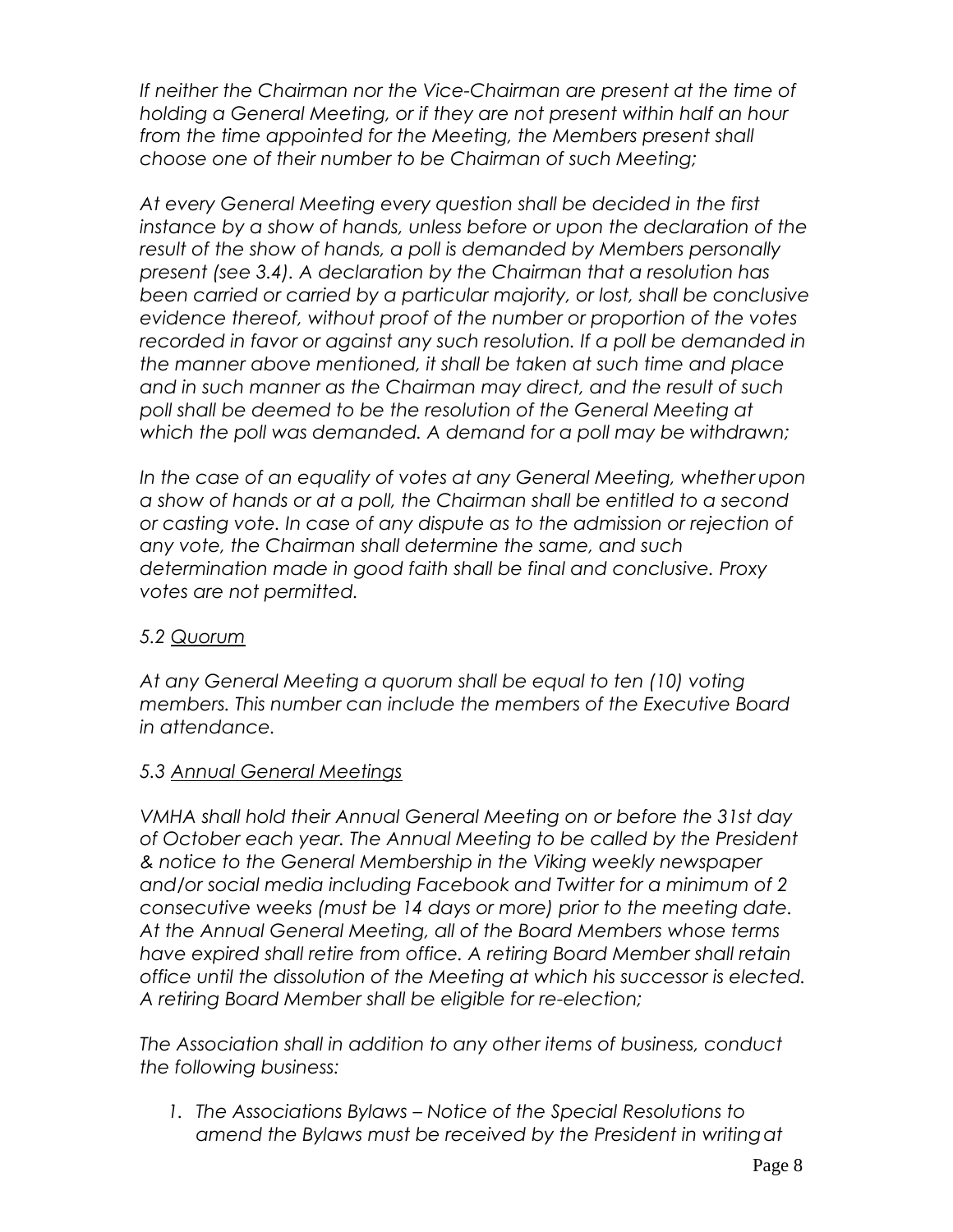*least 10 days prior to the General Meeting;*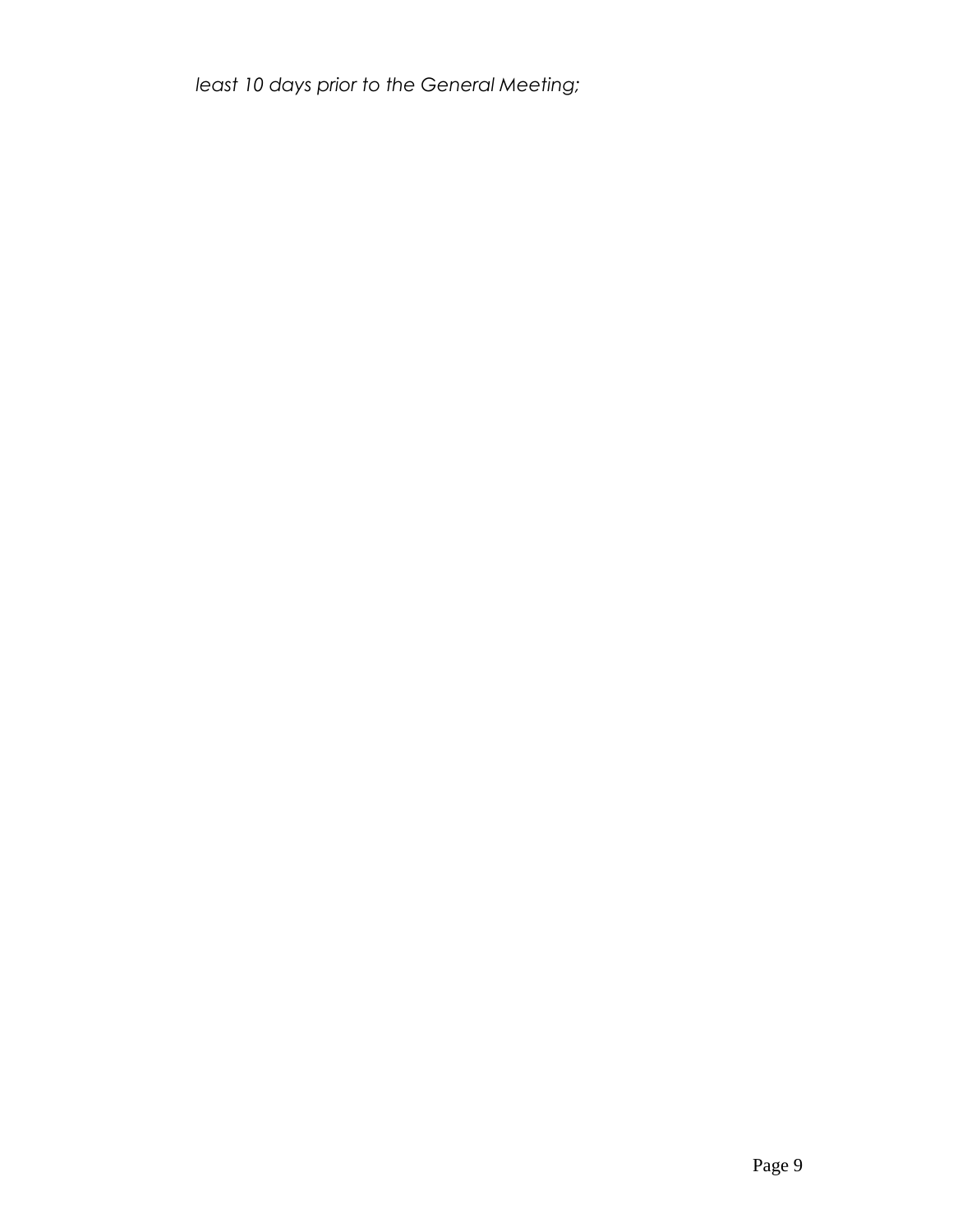- *2. The Association's yearly review of operations;*
- *3. The Directors shall lay before the Association a Balance Sheet; an Income and Expenditure Statement; and the Auditor's Report and submit it in accordance with the provisions of the Societies Act;*
- *4. Present the Report of the Directors;*
- *5. Elect a new Executive Board as follows:*
	- *a) Elected on even number years, (2010, etc.) shall be theVice President and Treasurer and Registrar.*
	- *b) Elected on odd numbered years, (2009, etc.) shall be the President and Secretary.*
	- *c) The elected officers shall form part of the Executive Board until their successors are elected.*
	- *d) Each of the remaining Directors shall serve two year terms, with an attempt for 50% being elected in each year.*
- *6. The Association at the Annual General Meeting shall appoint the auditor or auditors and on their appointment remuneration,rights and duties shall be regulated by the Societies Act.*

#### *5.4 Proceedings of General Meetings*

*The order of business to be transacted at an Annual General Meeting shall be as follows;*

*Call to order by Chairman;*

*Request for any additions to the Agenda as circulated;* 

*Approval of the Agenda;*

*Calling of the Roll;*

*Reading and Approval of last meeting minutes as circulated;* 

*Business arising from the minutes;*

*Correspondence;* 

*President's Report;* 

*Financial Report;* 

*Reports of Committees;*

*Election of Directors;*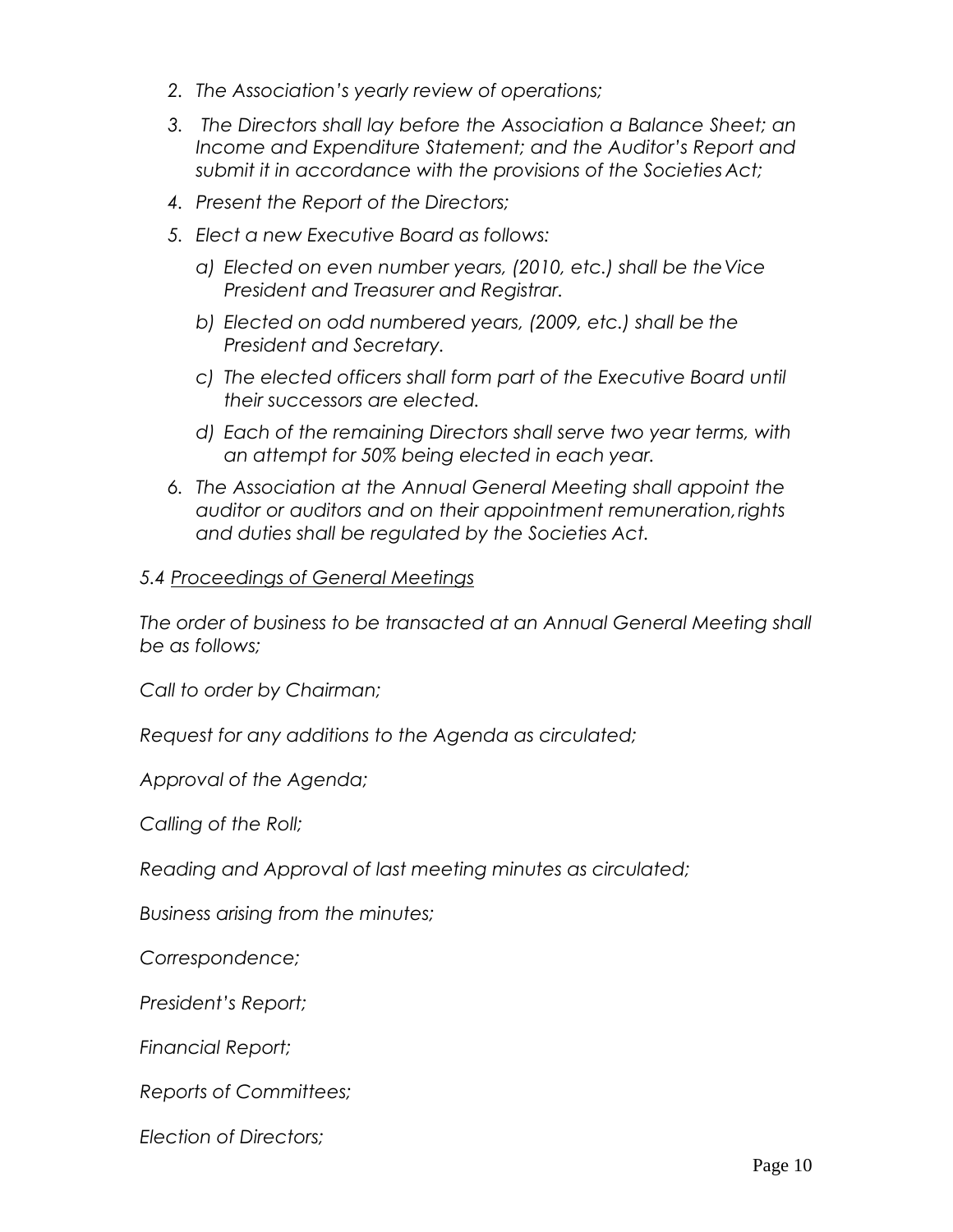*New Business;* 

*Appointment of Auditors;*

*Assign a Next Annual Meeting Date;* 

#### *Adjournment*

#### *5.5 Special General Meeting*

*Special General Meetings shall have the meaning as defined in Bylaw 1 Definitions and Interpretation.*

#### *5.6 Conduct of Meetings*

*All Regular, Special, and Annual General Meetings shall be conducted under Robert's Rules of Order;*

*The rules contained in the current edition of Robert's Rules of Order Newly Revised shall govern the Society in all cases to which they are applicable and in which they are not inconsistent with these Bylaws and any special Rules of Order the Society may adopt.*

#### *5.7 Dissolution*

*Should the VMHA dissolve or vote to conclude its activities, all assets held*  by the VMHA after payment of all debts shall be transferred to the control *of the Town of Viking/Viking Agricultural Society until such assets can be distributed.*

#### *5.8 Notices*

*Any notices or documents may be served by the Association upon any Member either personally or by sending it through the post in a pre-paid envelope to such Member at his registered address;*

*Any notice if served by post shall be deemed to be served on the second day following that upon which the letter, envelope containing the same is posted, in the absence of proof of earlier receipt, and in providing such service it shall be sufficient to prove that the envelope containing the notice was properly addressed and posted and that the postage was pre-paid.*

# *6. AMENDMENTS TO BYLAWS, CONSTITUTION AND REGULATIONS*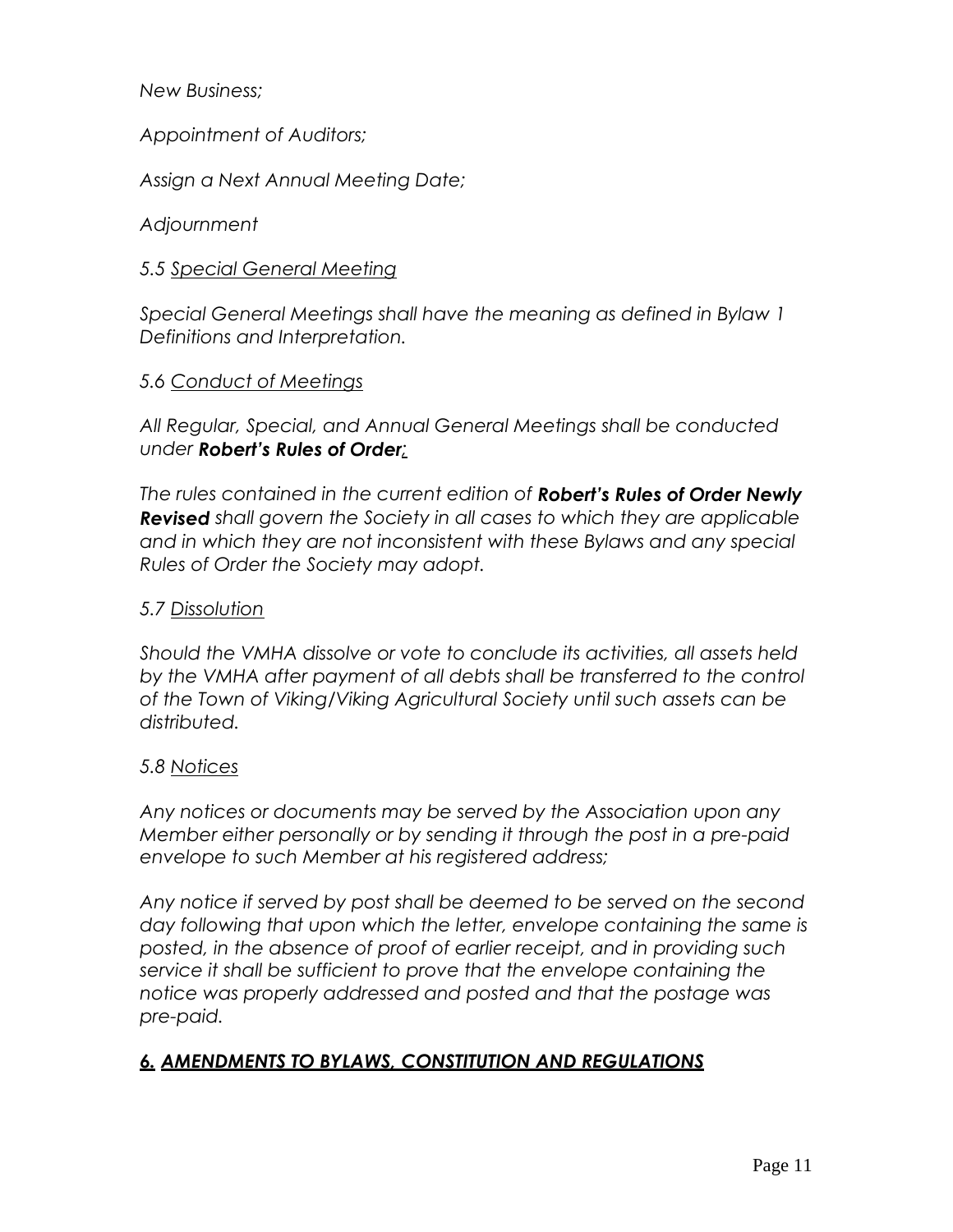#### *6.1 Bylaws*

*These Bylaws shall be construed with reference to the provisions of the Societies Act, of the Province of Alberta and terms used in these Bylaws shall be taken as having the same respective meanings as they have when used in that Act. Notwithstanding anything else herein contained, these Bylaws shall be read subject to the restrictions upon their scope and effect contained in the Societies Act and other applicable statutes and rules of law and equity, and any provisions herein repugnant to such restrictions shall, wherever possible, be severed from these Bylaws, in order that the rest may stand;*

*The Bylaws of the Association shall not be altered, amended or added to except by Special Resolution of the Members of the Association and deletion or alteration of or addition to the Bylaws takes effect until it has been registered by the Registrar, as defined in the Societies Act.*

#### *6.2 Regulations, Guidelines and Policies*

*The Regulations, Guidelines and Policies of the Association may be altered, amended or added to at any regularly scheduled Board Meeting or at General Meetings as required by the Association from time to time.*

### *7. THE EXECUTIVE BOARD*

#### *7.1 Composition*

*The Board shall consist of the following, and each will have specific duties, roles and responsibilities;*

*a) Executive Officers (Committee):*

*These Officers shall be elected by the General Membership at the Annual Meeting:*

- *President*
- *Vice President*
- *Secretary*
- *Treasurer*
- *Registrar*

*b) Directors of the Board:*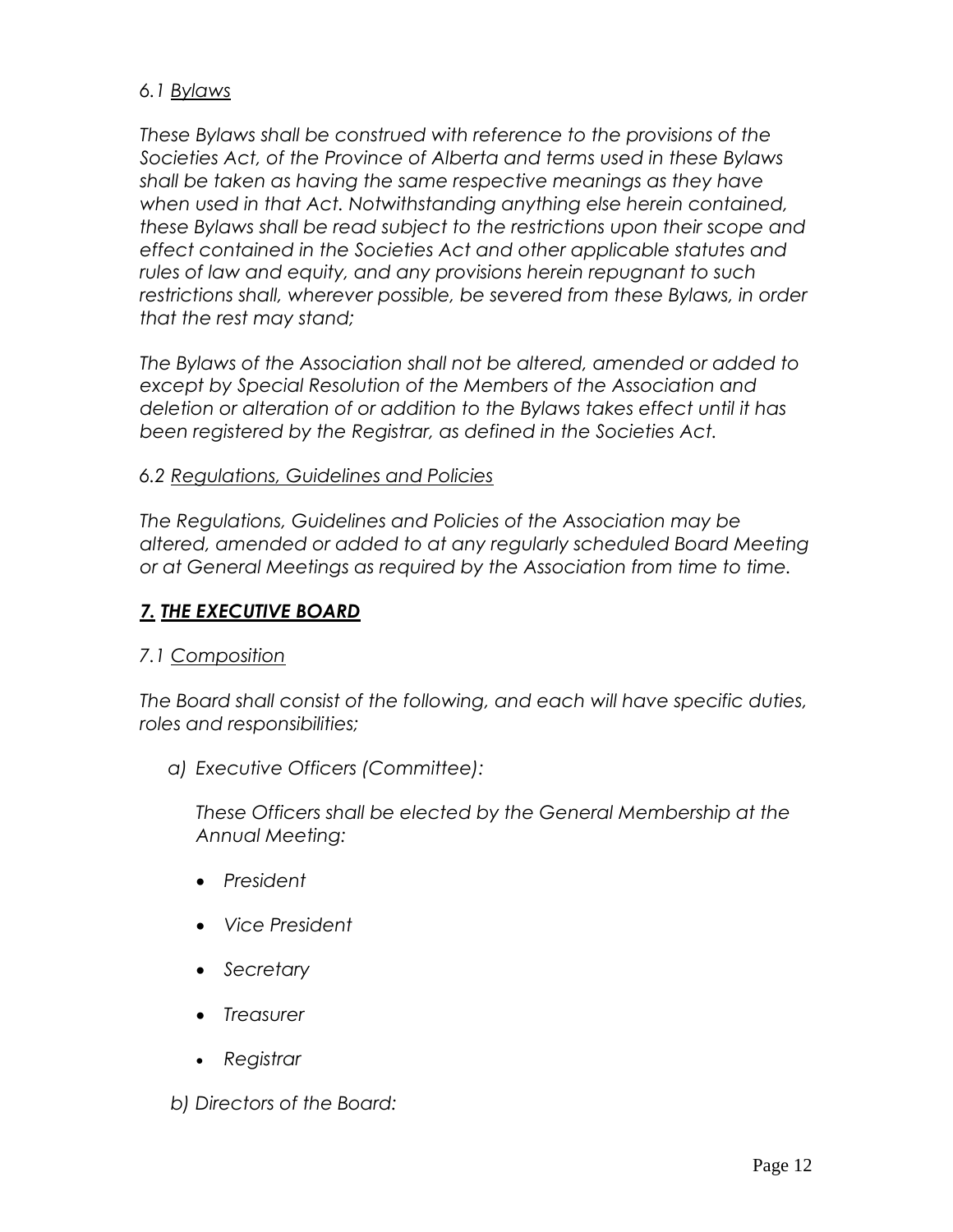*Positions To Be Filled Directors:*

- *Equipment*
- *Discipline*
- *Ice Scheduling*
- *Referees*
- *Sponsorship/Funding Program*
- *Part 9 Committee Member*
- *Manager of 50/50 License/Casino*
- *Website Administrator*
- *Player Development*
- *Other Positions Deemed Necessary and Defined by the Executive Board*

#### *7.2 Qualifications*

*One (1) Representative of each team registered with VMHA. Each team shall nominate & vote to have 1 member of their team to attend all Executive Meetings & one alternative in the event the first individual cannot attend an Executive Meeting. One (1) Member may represent only one team. These Members will be called a Director and have responsibilities as a Director;*

*The number of Directors may be prescribed or changed from time to time by Ordinary Resolution due to the number of teams in the VMHA; the number of Directors shall never be less than Ten (10).*

*A Director or an Officer shall be a Member of the Association in good standing; shall not receive remuneration for so acting unless otherwise agreed upon by the board and must be 18 years of age or older;*

*The Members in a Special General Meeting may by Special Resolution remove any Director before the expiration of his term of office, and may by Ordinary Resolution appoint another person in his stead. The person so appointed shall hold office during such time only as the Director in whose place he/she is appointed would have held the same if he had not been removed;*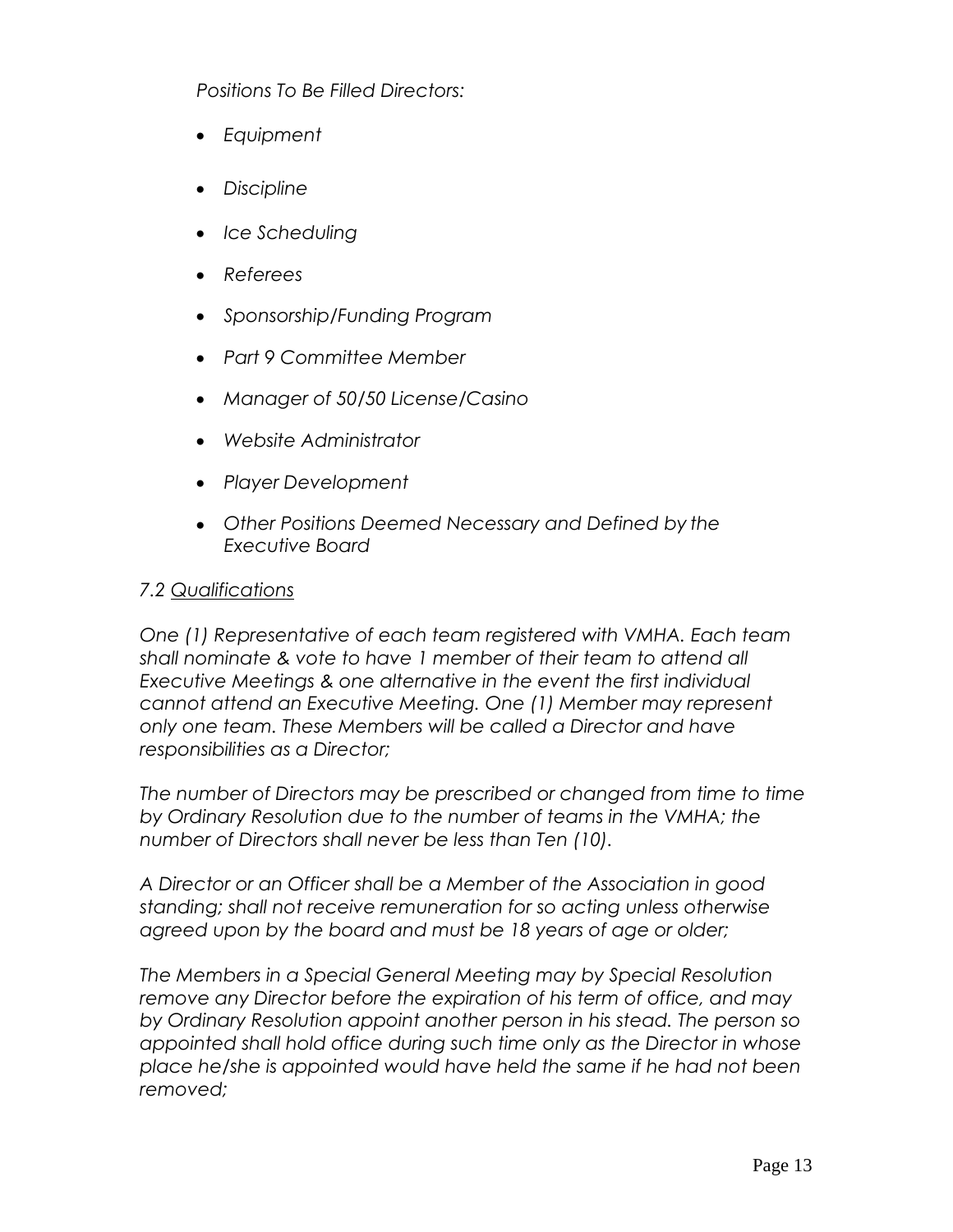*The Executive Board shall have power to appoint any other person to be a Director to fill a vacancy occurring other than one transpiring as the result of the expiration of a Directors' term of office, but so that the total number of Directors shall not at any time exceed the number prescribed by the Bylaws as may be amended from time to time. A nomination committee consisting of Past President, President and Vice-President shall be formed to consider names and possible candidates for office and to prepare a list to be voted on at the Annual General Meeting. The list of positions for nominations depends on the numbered year for the election: other positions include President, Vice-President, Secretary, Treasurer, and Registrar;*

*A Director or Executive Officer may retire from his office upon giving one month's notice in writing; the resignation shall take effect upon such acceptance by the Executive;*

*The continuing Directors may act notwithstanding any vacancy in their body, so long as there remains a quorum of the Executive Board qualified to act;*

*A member of the Executive Board shall be relieved of his duties and removed as a Member of the Executive Board in the following circumstances:*

- *a) If he is found to be a lunatic or become of unsound mind;*
- *b) If by notice in writing he resigns his office;*
- *c) If he is convicted of an indictable offence;*
- *d) If he fails to attend 3 consecutive meetings without a reasonable excuse;*
- *e) If he becomes bankrupt or makes an authorized assignment or suspends payment, or compounds with his creditors.*
- *f) If he is removed from office by a Special Resolution of the General Membership at a General Meeting;*
- *g) If upon a 75% majority vote of the Members of the Executive Board on the basis that a member is doing an unsatisfactory job.*

#### *7.3 Elections*

*The Board Members shall control and manage all the affairs and property of the Association as directed under their described duties;*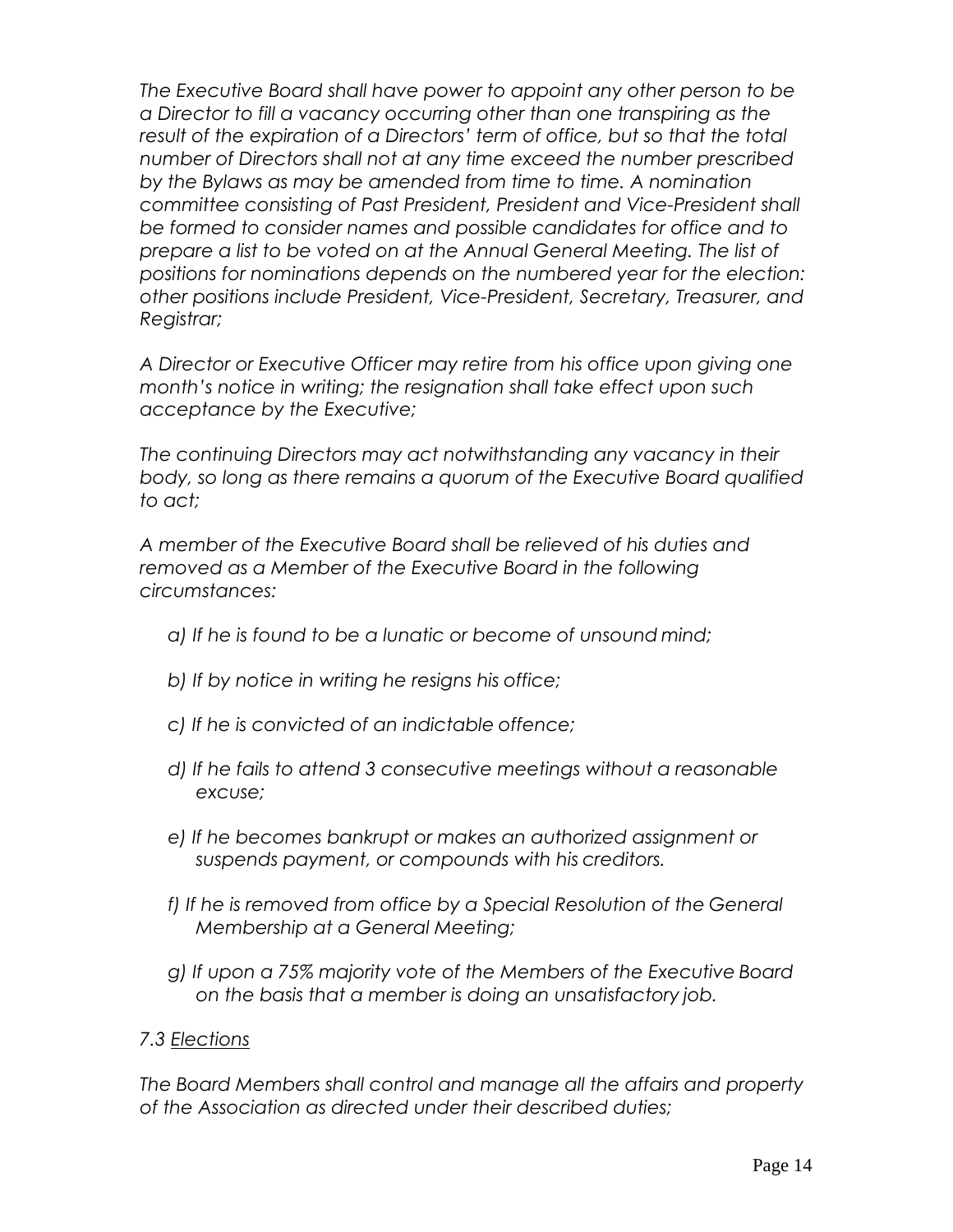*The Board must be determined by election at the Annual General Meeting in October;*

- *a) Each year, before the Annual General Meeting, a Nomination Committee shall be formed to obtain the names of all interested persons wishing to run for election to VMHA;*
- *b) This committee shall establish a list of all persons wishing to run, complete with telephone numbers. One (1) week prior to the Annual General Meeting, all persons on the list should be notifiedof the meeting to ensure attendance;*
- *c) At the Meeting, at the request of the President, the list shall be distributed to all in attendance to be used as an election ballot. If a position remains vacant after the Annual General Meeting, new Directors may be appointed to the Board by the current Executive Board;*
- *d) If more than one nomination is made for any position, an election by secret ballot will be required by all persons attending. Those persons nominated who do not wish to run may refuse their nomination. The nominees with the most votes shall thencomprise the Executive Board for the following year;*
- *e) Following these elections, the incumbent President shall turn over the Meeting to the President-elect (if a change has been made). The President for the following year may then make anystatements regarding the Board, welcoming the new Members, etc. and close the meeting. After this Meeting, the responsibility for the efficient change of Directors shall be placed upon the President.*

#### *7.4 Voting and Quorum*

*The Executive Board may meet together for the dispatch of business, adjourn and otherwise regulate their meetings as they shall think fit. Each Member of the Executive Board shall be entitled to one (1) vote.*

- *a) On any general motion, a majority vote of the quorum shall pass the motion;*
- *b) Every motion shall be decided by a show of hands or written ballots as declared by the Chairperson;*
- *c) A declaration by the Chairperson that a motion has been carried or not carried shall be sufficient evidence of the fact without proof of number or proportion of the votes accorded in favor of or against such motion;*
- *d) A Member may demand a poll on any vote which vote shallthen be counted by a written ballot.*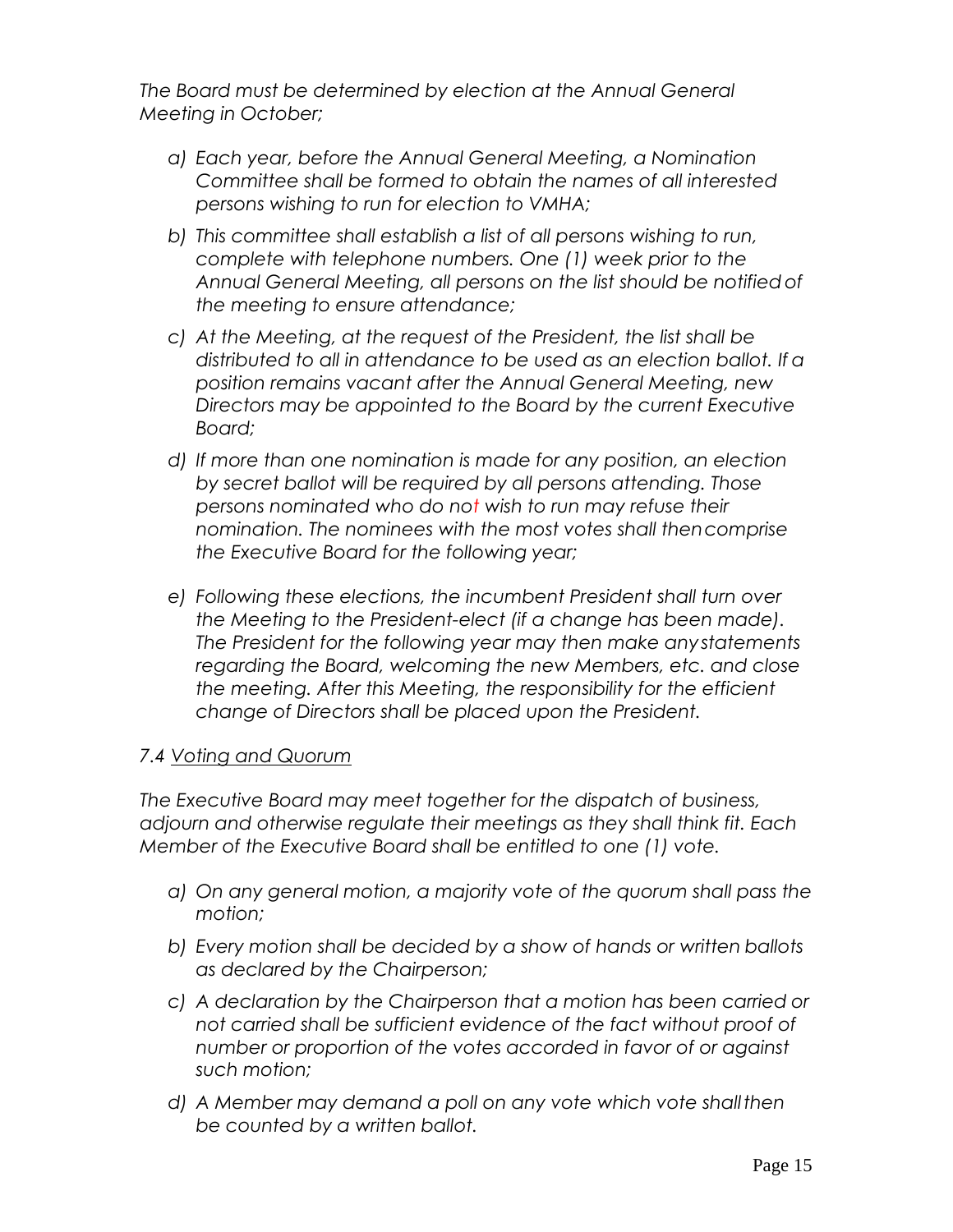*For the transaction of business, a quorum is constituted by the presence of at least 3 Executive Committee Members and 50% plus 1 of Team Directors. The specific number that is 50% plus 1 shall be stated each year at the Annual General Meeting. Should members leave in the course of a Meeting that has begun with a quorum, proceedings must cease at the point at which the number attending falls below quorum. The chair at this point adjourns the Meeting to a later date if items remain on the agenda that still require decision. Questions arising at any Meeting shall be decided by a majority of votes. In the case of a tie vote a motion is lost, but the chair may cast a second or deciding vote after considering its possible effect. It is preferable for the Chair to vote in a way that will allow the debate to continue at a future Meeting. The Chair can explain the reasons behind his vote.*

*If it appears that the Membership is not ready to make a decision, or requires more information, or if the Chair deems that continued discussion is important on an issue, there are three options open:*

*1) Motion to Refer to a subcommittee for further research or study, with a specific time/date to report back to the whole, normally a subsequent meeting;*

*2) Motion to Table to another Meeting, where new information will have been provided;*

*3) Motion to Postpone Definitely within the same Meeting, so that information may be gathered that may change theperspective.*

*Meetings of the Executive Board shall be summoned by the Secretary at the request of the Chairman, and failing him, at the request of the Vicechairman, or any two Directors. A Meeting of the Executive Board may be held at any time the Directors may deem necessary and expedient, and may be summoned on twenty-four (24) hours' notice verbally or in writing and by means of telephone, fax, email or any other means of communication the Directors agree is adequate to ensure the most efficient presence at the Meeting.*

# *7.5 Powers*

The affairs and business of the VMHA shall be managed and supervised by an Executive Board. The Executive Board shall be subject to the Bylaws or directions given by majority vote at any General Meeting of the Viking Minor Hockey Association properly called and constituted. The Executive Board shall:

a) Have full control and management of the affairs of the Viking Minor Hockey Association;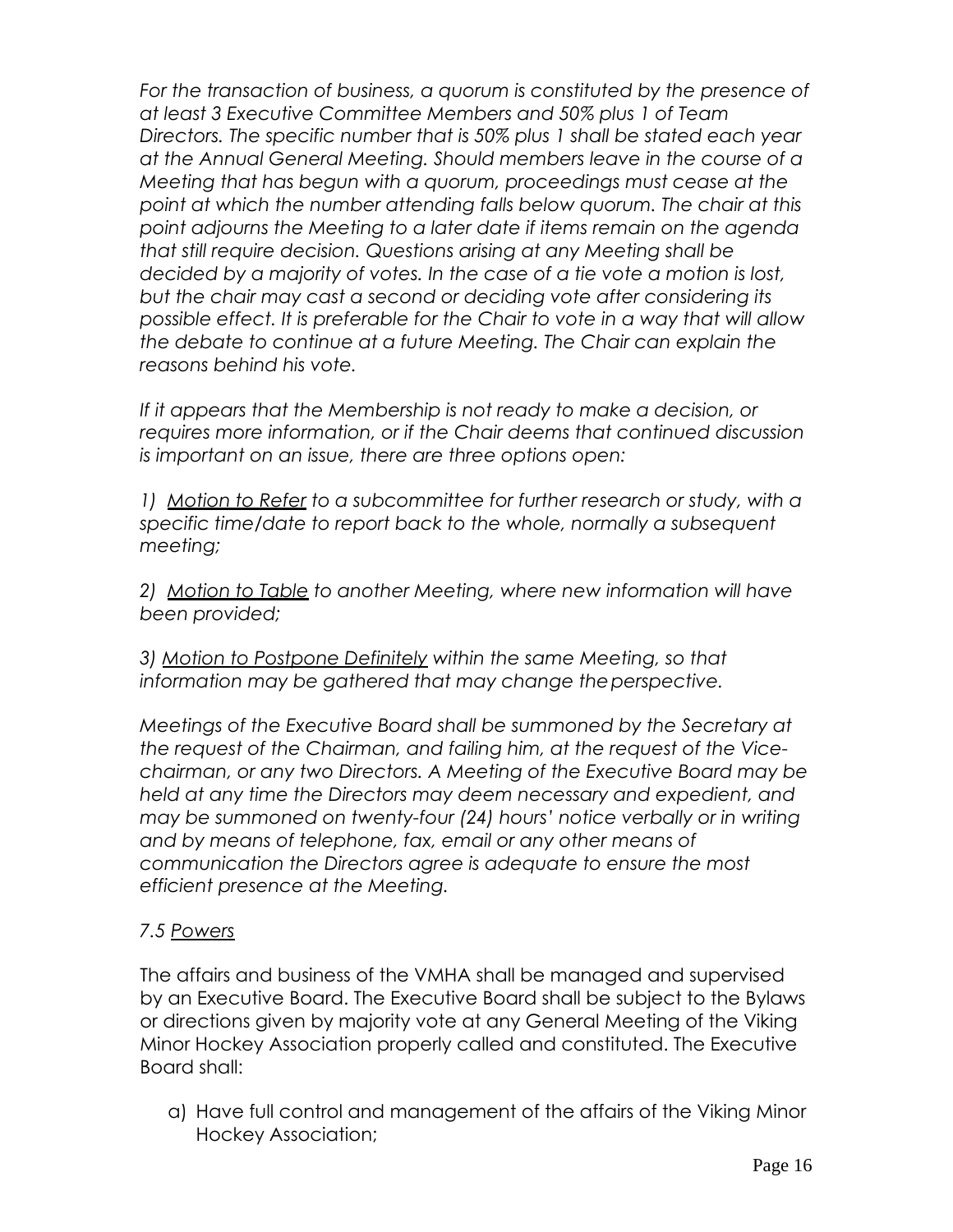- b) Have the power to adopt or amend policy, guidelines, procedures or regulations, at any General Executive or Special Executive Meeting, by motion, which shall be binding upon all Members ofthe Viking Minor Hockey Association;
- c) Have the power to establish policies to ensure allotted ice time is distributed on a fair and just basis.

### *7.6* Filling of Vacancies

*In the event that the President is unable to perform the required duties, the Vice President will assume the position of President for the balance of the term or until the next Annual General Meeting, whichever event first occurs. In the event that the Vice President cannot assume the President's position, or in the event that any other Member of the Executive Board withdraws or is removed from the Executive Board, or should an Executive Board position not be filled by an election of the General Membership at an Annual General Meeting, then the Executive Board shall elect a Member from the General Membership to fill the vacancy until the next Annual General Meeting. Any such Executive position filled will be up for election at the next Annual General Meeting with the balance of the*  length of the term for the position decided in accordance with the time *limitations in Article 6.3 5 a),b),c), & d).*

#### *7.7 Meetings*

*There shall be a minimum of six (6) General Meetings of the Executive Board held each year. The date and time of such Meetings shall be set by the President.*

#### *7.8 Indemnity and Protection of The Executive Board*

*Each and every member of the Executive Board shall be deemed to have assumed office on the express condition that every Board Member, his heirs, executors, administrators and estate and effects respectively shall at all times be indemnified and saved harmless out of the funds of the Association against all costs, charges and expenses whatsoever, which such Board Member sustains or incurs in any action or proceeding which is brought or prosecuted against him in respect of any act or matter done or permitted by him in the execution of the duties of his office. A Board Member will be responsible for all costs, charges and expenses which may sustain or incur in relation to the affairs of the Association which are occasioned by his own fraud, dishonesty, willful neglect or default;*

*No Director of the Association shall be liable for the acts, receipts, neglects or defaults of any other Director, Officer or employee or for joining in any receipt or act for conformity or for any loss, damage or*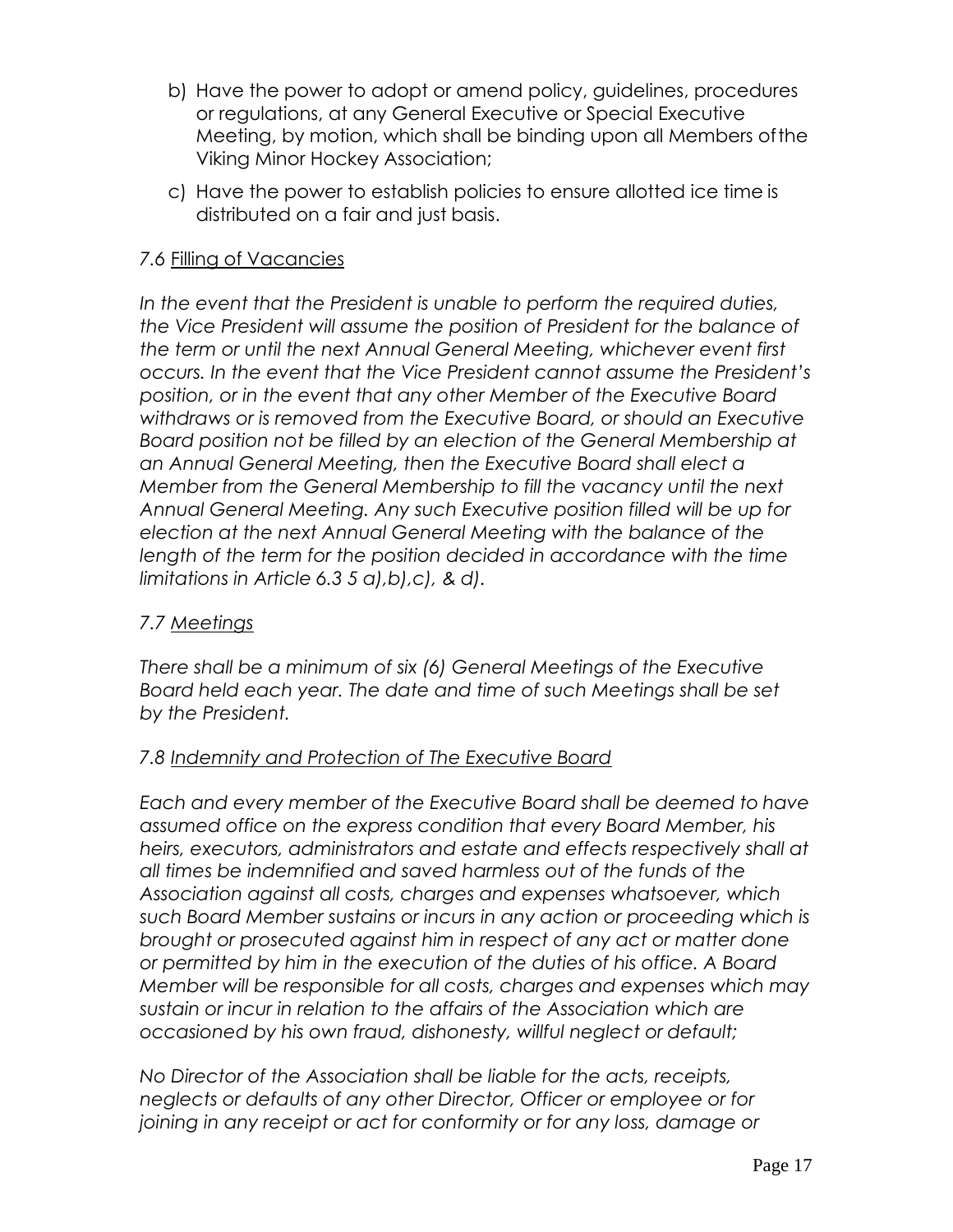*expense happening to the Association through the insufficiency or deficiency of title to any property acquired by order of the Directors for or on behalf of the Association for the insufficiency or deficiency of any security in or upon which any of the monies of or belonging to the Association shall be placed out or invested or for any loss or damage arising from the bankruptcy, insolvency, or wrongful act of any person, firm or corporation with whom any monies, securities or effects shall be*  lodged or deposited or for any loss occasioned by an oversight or error in *judgment on his part or for any other loss, damage or misfortune which may happen in the exercise of his respective duties or trust or in relation thereto unless the same shall happen by his own or through his own willful act or default. Directors may rely upon the accuracy of any statement or report prepared by the Association's auditors and shall not be responsible or held liable for any loss or damage resulting from acting upon such statement or report;*

*All resolutions and proceedings of all General Meetings and all Meetings of the Directors; and any such Minutes as aforesaid if purporting to be signed by the Chairman of the Meeting at which such appointments were made or such Directors were present, or such resolutions were passed or proceedings held, as the case may be, or by the Chairman of the next succeeding General Meeting or Meeting of the Directors, as the case may be shall be sufficient evidence without any further proof of the facts therein stated.*

#### *7.9 Board Positions and Duties*

- *1. President*
	- *a) Will serve as a Member of the Executive Committee of the Viking Minor Hockey Association;*
	- *b) Will be responsible for the general administration of the operations;*
	- *c) Will be a signing authority along with the Treasurer and Vice President;*
	- *d) Will preside at all Meetings;*
	- *e) Will exercise the powers of the Executive Board in case of emergency. Such exercise of power must be ratified by the Executive (within 48 hrs of the President exercising such powers) Emergency — defined where immediate action is required in the best interest of the Members and Association;*
	- *f) Will suspend clubs or coaches, subject to ratification at the following meeting of Executive Board;*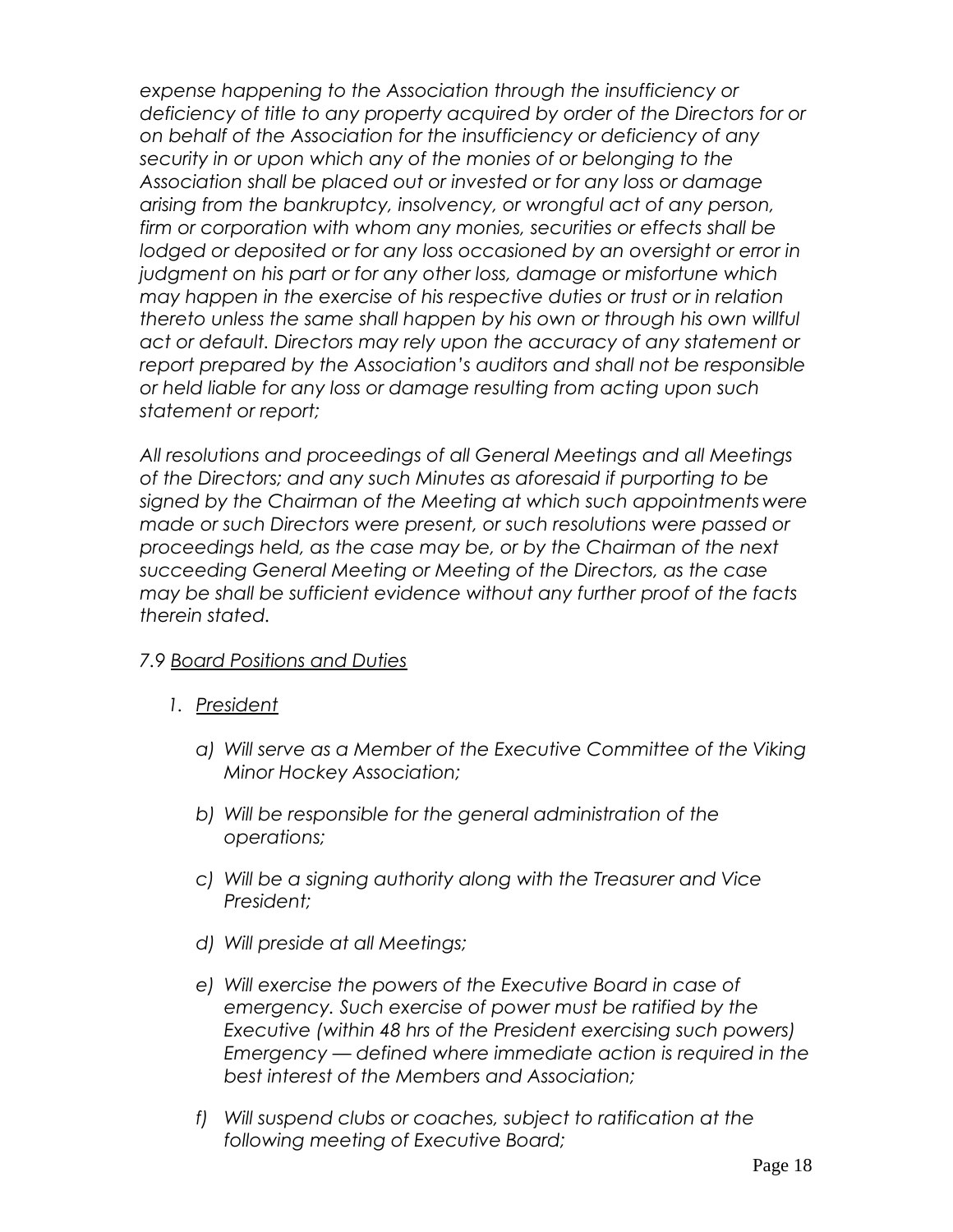- *g) Will serve on all committees as an ex-officio voting Member;*
- *h) Will ensure that coaches are approved by Executive Board;*
- *i) Will receive the reports from the Discipline Committee and the Coaches Committee in respect to disciplinary actions within the Operational Policies, Rules and Guidelines of the Association;*
- *j) Will be responsible for developing the VMHA operating budget in co-operation with the Vice President, Secretary andTreasurer;*
- *k) Will be responsible for developing and maintaining the VMHA Administrative Operating Policies and Procedures;*
- *l) Will be responsible for developing agenda for the Annual General Meeting;*
- *m) Will authorize player releases/tryouts and affiliations forms. Will be responsible for organizing all evaluation programs in conjunction with the Initiation, Novice, Atom, Pee Wee, Bantam, Midget, Female Hockey players, parents and coaches;*
- *n) Will ensure the Association has clear policies and procedures for the evaluation of all players at all levels;*
- *o) Will ensure each Division; Initiation, Novice, Atom, Pee Wee, Bantam, Midget, Female Hockey and Representative followsthe evaluation policies.*
- *2. Vice President*
	- *a) Will assume responsibility of duties of the President inthe absence of the President;*
	- *b) Will serve as a Member of the Executive Committee of the Viking Minor Hockey Board;*
	- *c) Will be responsible for general administration of the operations;*
	- *d) Will be a signing authority along with the Treasurer and President;*
	- *e) Will serve on all committees as an ex-officio voting Member;*
	- *f) Vice President will be the second signing authority in the absence of or limited access to the President for player releases;*
	- *g) Will be responsible for developing the VMHA operating budget in co-operation with the Treasurer, Secretary, and thePresident for approval by the Executive Board;*
	- *h) Will be responsible for developing and maintaining the VMHA's Administrative Operating Policies and Procedures;*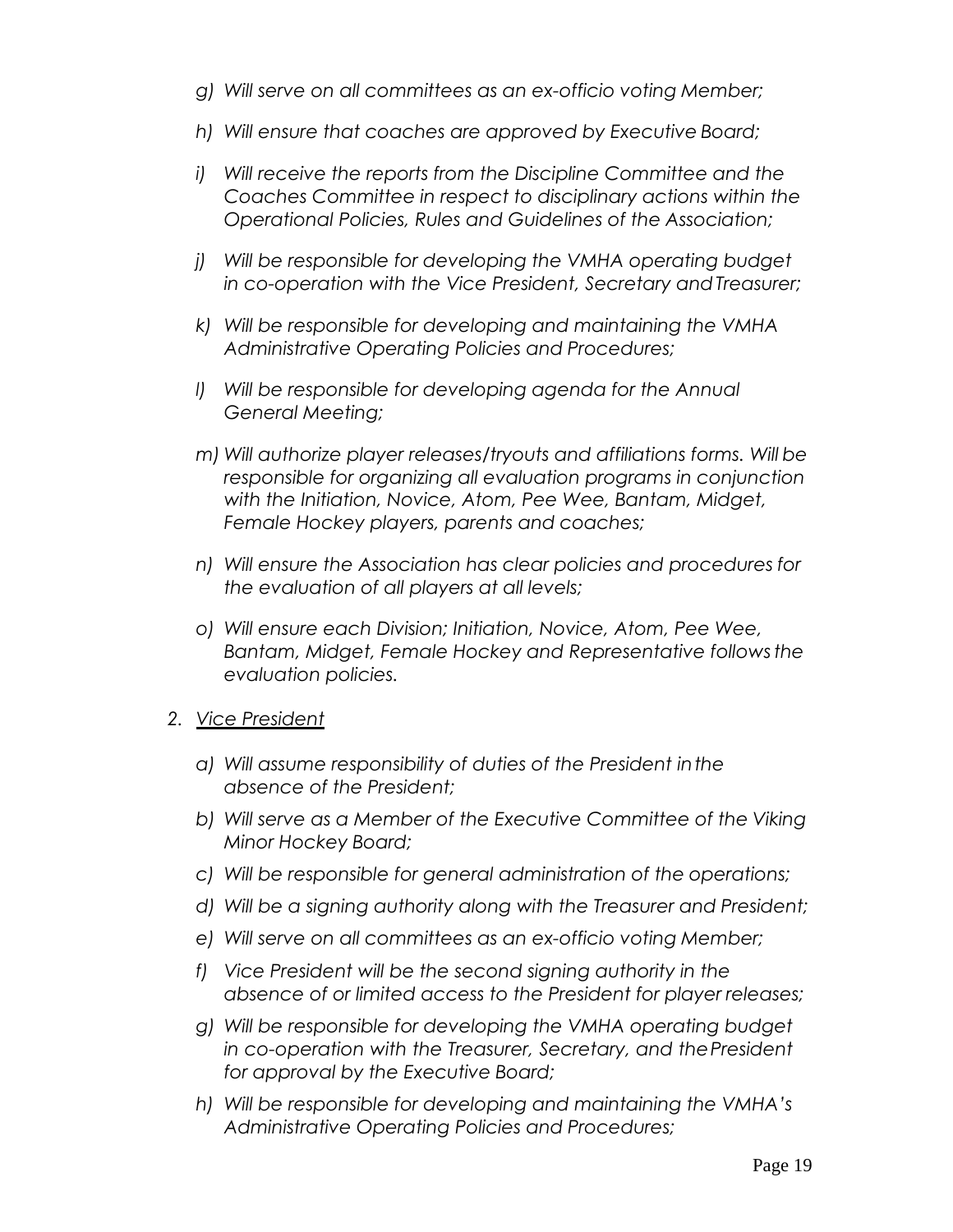- *i) Will arrange training programs for coaches;*
- *j) Will attend or appoint a designate to attend Hockey Alberta Annual General Meeting, all Zone Meetings, and League meetings;*
- *k) Will report to the President.*
- *3. Secretary*
	- *a) Will attend all General Membership, Annual General Membership and Executive Board Meetings and shall maintain accurate minutes of same;*
	- *b) Will serve as a member of the Executive Committee of the Minor Hockey Association;*
	- *c) Will have charge of all Executive Board records;*
	- *d) Will maintain and update the Bylaws as required;*
	- *e) Will be responsible for all Executive Board correspondence;*
	- *f) Will be responsible for the safekeeping of all committee reports, minutes, Bylaws and Policies;*
	- *g) Will perform such other duties as designated by the President;*
	- *h) To keep an accurate record of the proceedings of allmeetings of the VMHA;*
	- *i) To ensure that all forms and directives are available for distribution to Directors, Commissioners, and coach - including events;*
	- *j) To distribute notices and minutes of all Meetings in a timely manner to Website Administrator;*
	- *k) To prepare, in an orderly manner, all documents which are forwarded to a printer for duplication;*
	- *l) Will ensure that each coach has an up-to-date Rule Bookand Association Rules and Regulations;*
	- *m) Will report to the President.*
- *4. Treasurer*
	- *a) Will be a signing authority, along with the President and Vice President;*
	- *b) Will have charge of all Executive Board financial records;*
	- *c) Will present an Annual Statement of all operations;*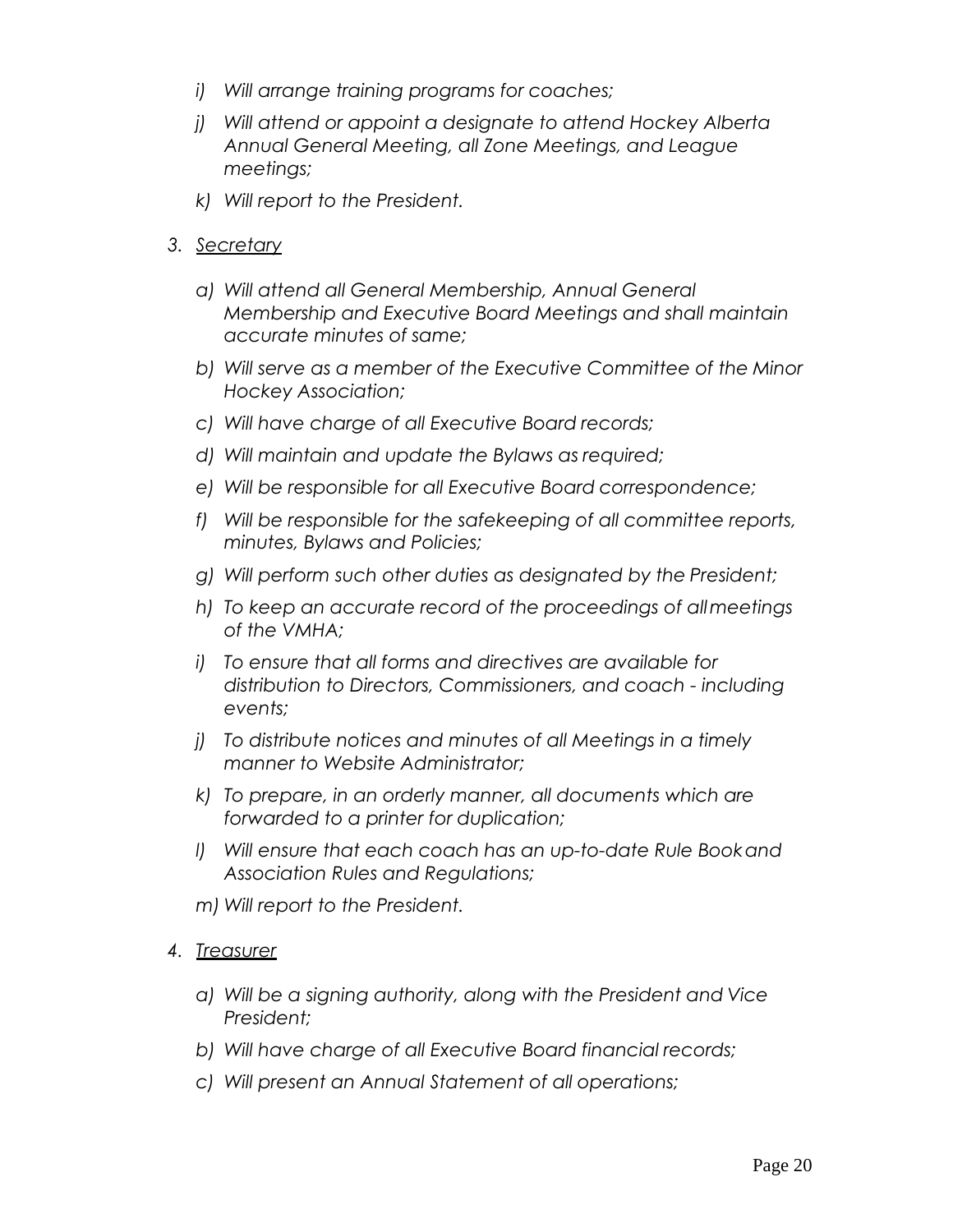- *d) Will work in co-operation with the President and Vice Presidentin developing the VMHA's operating budget for approval by the Executive Board;*
- *e) Will pay all accounts by cheque;*
- *f) Will keep an accurate record of all monies received and disbursed and report same at each regular Meeting. Provide written documentation at the Meetings of up to datefinancial records;*
- *g) Will present an interim Income and Expense Statement at the Annual Meeting of the Viking Minor Hockey Association in order to facilitate making application for grants;*
- *h) Will notify the Executive Board of any delinquentregistration accounts on or before December 1st;*
- *i) Will immediately after the Annual Meeting make arrangements to establish the bank signing authority;*
- *j) Will report to the President.*
- *5. The Registrar*
	- *a) To keep a register of all teams in the VMHA;*
	- *b) To be Public Relations liaison with parents, coaches, and volunteers and assist in recruiting and training;*
	- *c) To register VMHA teams with Hockey Alberta;*
	- *d) To register VMHA teams for Hockey Alberta play-offs;*
	- *e) To receive and certify all certificates submitted to him/her on*  behalf of the players applying for registration in the VMHA; and *to keep a register of all players in the VMHA;*
	- *f) To process all certifications and inform the President ofany difficulties;*
	- *g) To follow up on lists forwarded to Hockey Alberta and ensure that lists are processed and returned to VMHA and to coaches in a reasonable time;*
	- *h) Will report to the President.*
- *6. Equipment Director*
	- *a) Will ensure that if equipment is released during the off season,a substantial deposit is paid;*
	- *b) Will submit a list of equipment required;*
	- *c) Will meet with the President, and / or Vice President, Treasurer, and Sponsorship Director to select the equipment requirements;*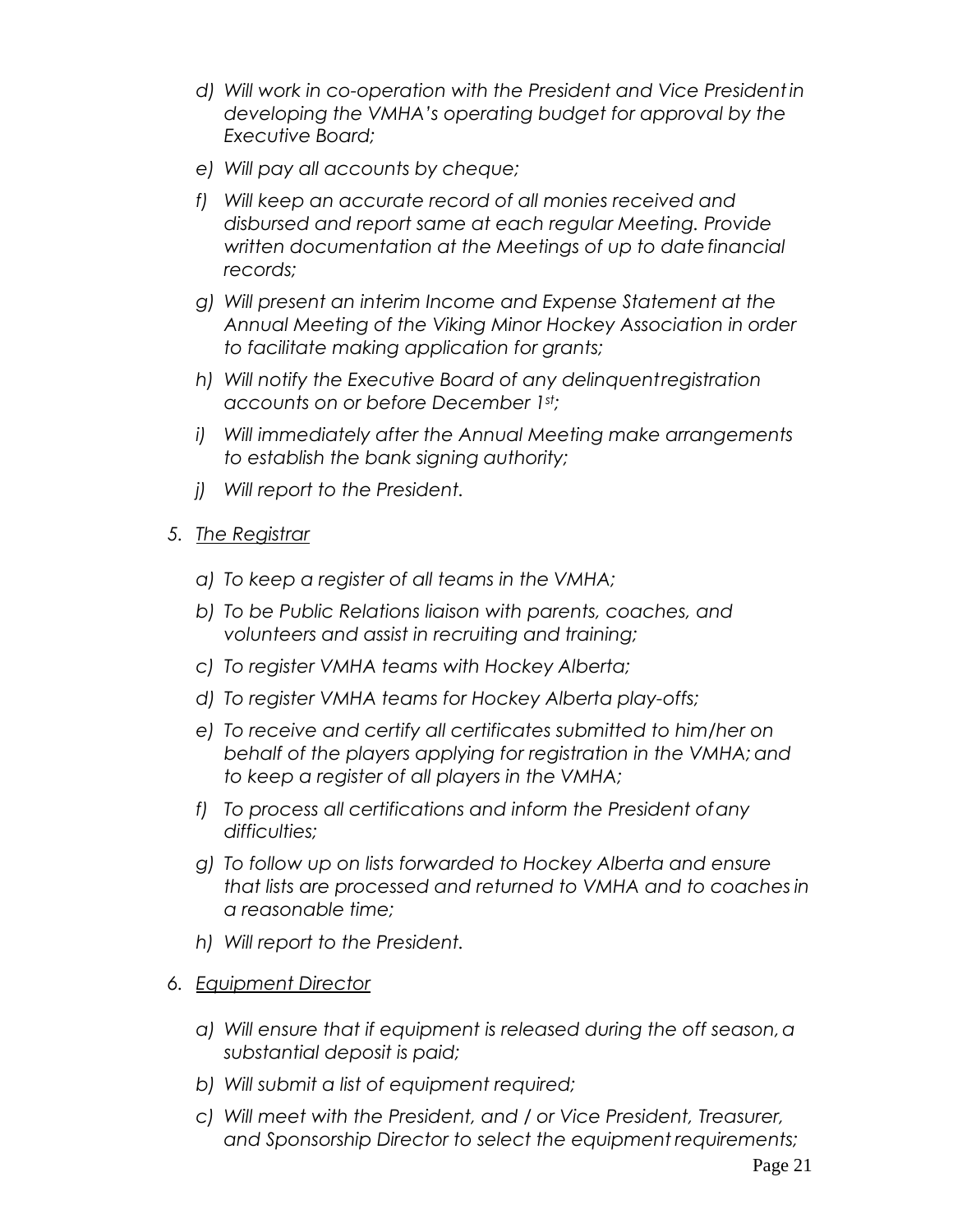- *d) Will arrange for handling, storage, repairing, cleaning and inventory of equipment as required;*
- *e) Will ensure that all equipment is returned to stock by May 1st;*
- *f) Will prepare a minimum of two tenders for equipment for the upcoming playing season each year. The lowest tender is not necessarily the winning tender;*
- *g) Will report to the President.*

#### *7. Discipline Director*

- *a) The Discipline Director shall report findings or decisions to the Executive Board on behalf of the Discipline Committee;*
- *b) The Discipline Committee shall consist of a minimum of three (3) and a maximum of five (5) Members of the VMHA as follows:*
	- *i. The Executive Board shall appoint the Chairperson of the Discipline Committee. Such appointment shall be for a term of two years and may be renewed at the discretion of the Executive Committee;*
	- *ii. The members of the Discipline Committee shall be members of the Executive Board elected by the membership;*
	- *iii. In the event that there are less than four elected members following the Annual General Meeting, the Discipline Committee shall have the power to search for and appoint sufficient Members of the Association to fill any vacancies. These appointed members of the committee shall serve until the next Annual General Meeting of the Association.*
- *c) The Discipline Director shall be responsible for the conduct of Meetings of the Discipline Committee within the Operational Policies, Rules and Guidelines of the Association and shall attend Meetings of the Executive Board to provide information regarding the Discipline Committee;*
- *d) The Discipline Committee shall conduct its Meetings asrequired. During such Meetings, a quorum shall comprise three members;*
	- *i. Disciplinary hearings and investigations conducted by the Discipline Committee shall be conducted in accordance with the Operational Policies, Rules and Guidelines established by the Association for such deliberations;*
	- *ii. The Discipline Committee, in conjunction with the President of the Association, shall make recommendations for anychanges to the Operational Policies, Rules and Guidelines to the Executive relating to the Discipline Procedure. The Executive*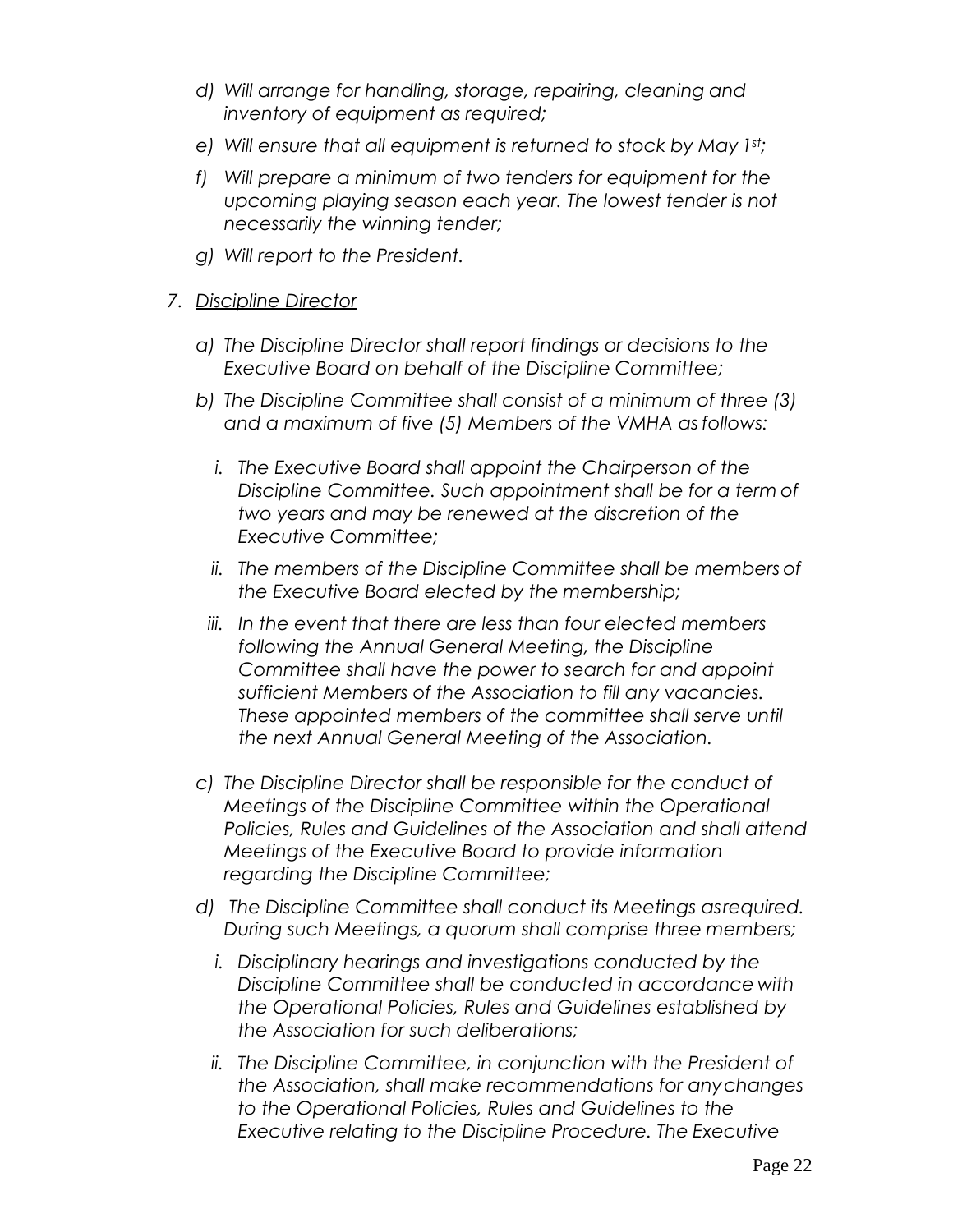*Board shall ensure that such policies exist and that such policies ensure that:*

- *1. The Discipline Committee deals with each disciplinary incident in a timely manner;*
- *2. Not less than three (3) members of the Disciplinary Committee shall deal with each disciplinary incident;*
- *3. Fairness and consistency is maintained in the applicationof the disciplinary procedure and policies.*
- e) The Discipline Committee shall be empowered to issue discipline *against any Member of VMHA which includes but is not limited to: Officer, Executive Board Member, Team Player, Coach, Assistant Coach, Trainer, Manager, Parent or Spectator which it determines is guilty of a breach of the Bylaws, Code of Conduct or Operational Policies, Rules & Guidelines as adopted by the Association. Such discipline may take the form of, but is not limited to:*
	- *i. A verbal reprimand;*
	- *ii. A written reprimand;*
	- *iii. A demand for an apology, either written or verbal, to any affected party;*
- *iv. A suspension from participation in or at specific and defined Association activities, or a recommendation to the Executive for a complete suspension from participation in orattendance at all Association activities;*
- *v. A recommendation to the Executive for expulsion from the Association;*
- *vi. A combination of two or more of the above.*
- *f) The individual receiving such discipline has the right to appeal to the Executive Board;*
- *g) Will report to the President.*
- *8. Ice Scheduling Director*
	- *a) Will serve as the Director of the Ice Scheduling;*
	- *b) Attend Executive Meetings and ensure arena checks and liaison with facility management, meet regularly with teams and safety people;*
	- *c) Will schedule practices, game times, tournaments etc. as directed by the VMHA executive;*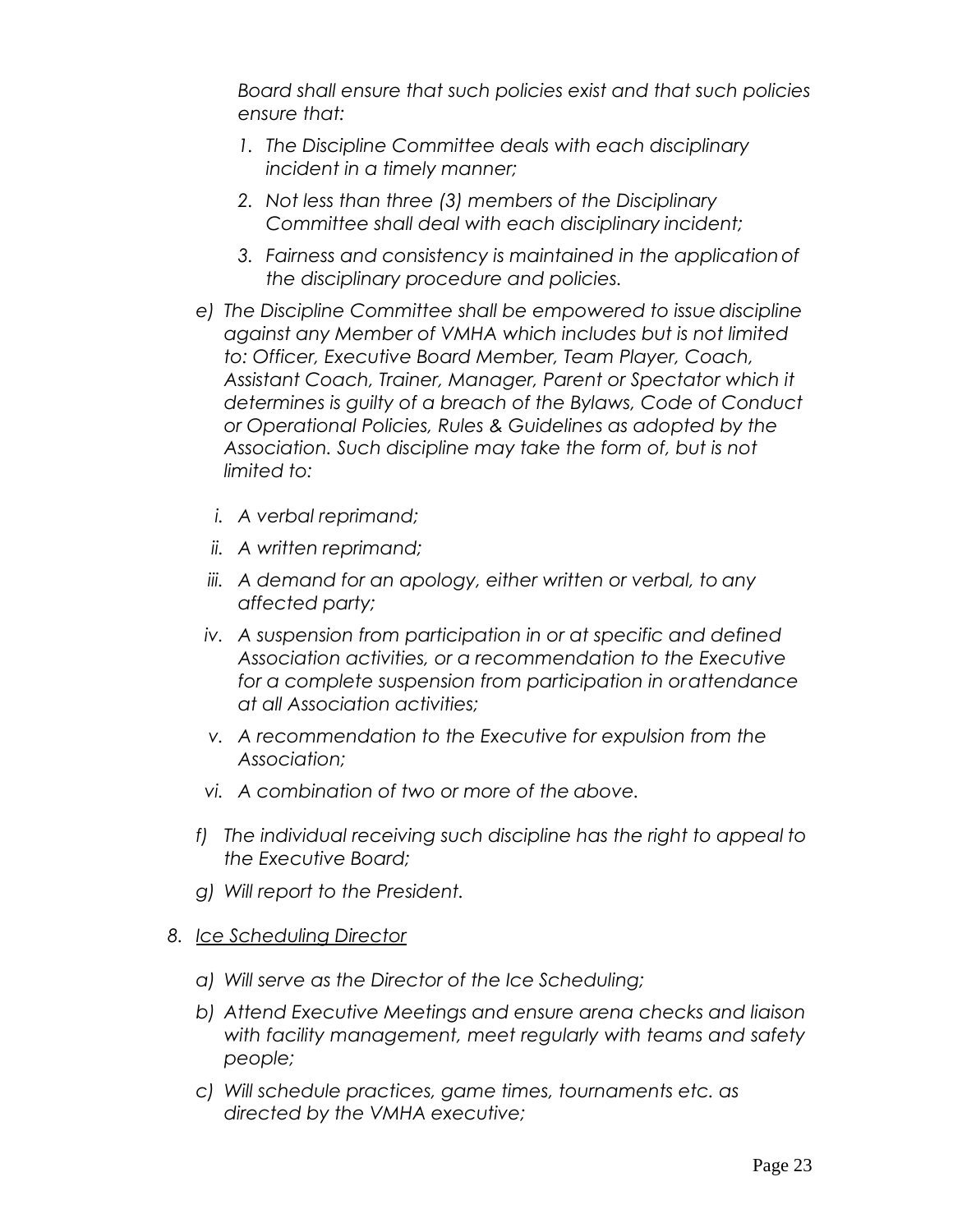- *d) Will report to the President and Vice-President.*
- *9. Referee Liaison Director*
	- *a) Will arrange training programs for all referees;*
	- *b) Will supervise & support referee coordinator;*
	- *c) Will act as a liaison between to the Executive and Referee Coordinator;*
	- *d) Will submit to the Executive Board an annual Referee Coordinator Contract for approval;*
	- *e) Will report to the President.*
- *10. Sponsorship/Funding Program*
- *11.Part 9 Committee Member*
- *12.Manager of 50/50 License/Casino*
- *13.Player Development*
	- *a) Will arrange the training programs for VMHA hockey players. For example: Conditioning Camp, Goalie Training, Power Skating, and Dry Land Training;*
	- *b) Will report to the President.*
- *14.Website Administrator*
- *15.Other Positions Deemed Necessary and Defined by the Executive Board*

#### *8. THE SEAL*

*There is no seal for the VMHA.*

#### *9, BOOKS OF THE ASSOCIATION*

*9.1 The Executive Board shall ensure Minutes are recorded and maintained including but not limited to:*

*All appointments of Officers made by the Directors;*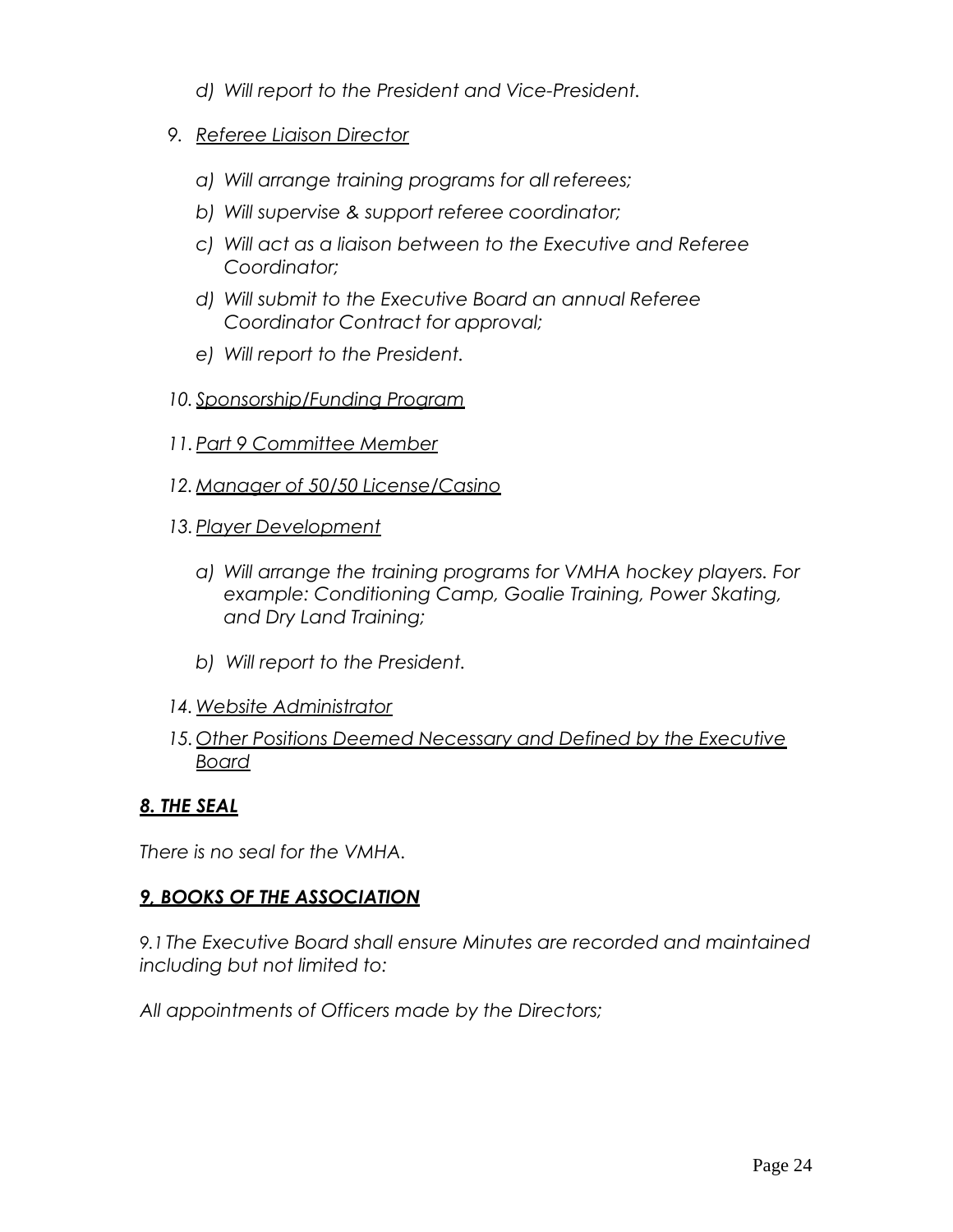*The names of the Executive Board present at every meeting;*

*9.2 The Secretary shall keep or cause to be kept a book or books wherein the following shall be recorded:*

*(a) A copy of the Bylaws and of any amendments thereto;*

*(b) The Register of Members;*

*(c) The names, addresses and occupations of all persons who are or have been Directors, with the several dates at which each became or ceased to be a Director.*

*9.3 The Books and Records of the VMHA may be inspected by any Member in good standing at the Annual General Meeting or any other time upon giving reasonable notice to the Executive Board and arranging a mutually satisfactory time with the Member of the Executive Board having charge of the same. The books and records of the VMHA will be available at all Executive Board meetings for review by the Executive Board Members. The books and records of the Association shall be available to the President at all times.*

# *10. ACCOUNTS*

*10.1 The Executive Board shall cause true accounts to be kept of:*

*All sums of money received and expended by the Association and the matters in respect of which such receipts and expenditures take place;*

*All sales and purchases of goods by the Association;* 

*All assets and liabilities of the Association.*

# *11. AUDIT*

*11.1The financial records, books and accounts of VMHA shall be audited at least once yearly by the Treasurer and two volunteers. A complete and proper statement shall be submitted by the auditor at the Annual General Meeting.*

*11.2 Within 30 days of the holding of the Annual General Meeting, the Association shall file within the Alberta Registrar of Corporations, a statement in the form of a Balance Sheet containing general particulars of its Liabilities and Assets, and a Statement of Its Income and Expenditures, signed by the auditor or auditors of the Association.*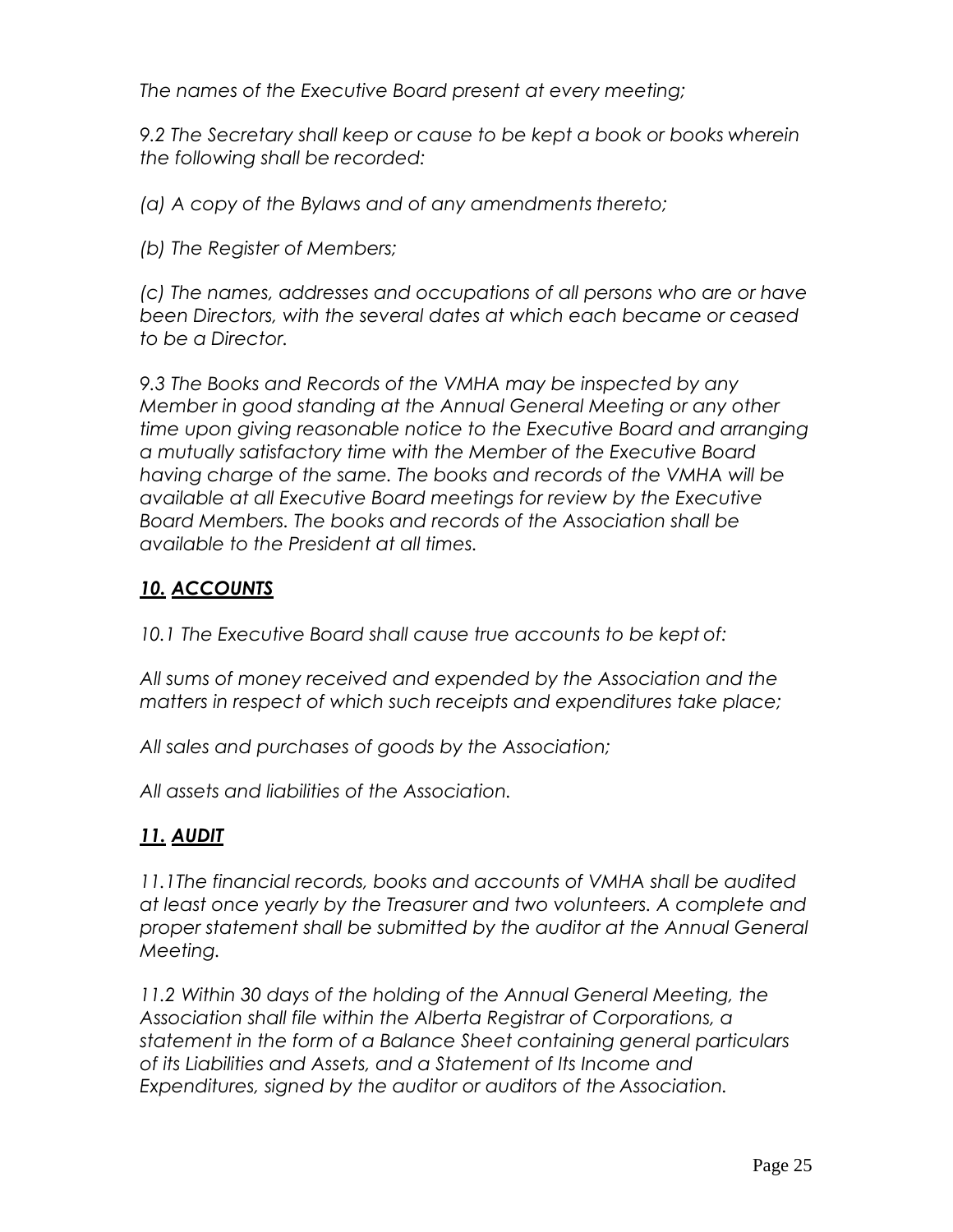*11.3 Unless otherwise determined by the Board of Directors, the fiscal year of the Association shall terminate on the last day of April eachyear.*

# *12. DISCIPLINARY MATTERS*

*12.1 A Member may be disciplined for a transgression of the Rules.*

*12.2 The Board of Directors may, for each Disciplinary matter, appoint a Discipline Committee as defined in Bylaw 1, to consider transgression(s), implement sanctions or measures, if found necessary, and prepare a written decision, in any event. The written decision shall include the alleged Rule transgressed, the evidence considered and the decision made by the Discipline Committee.*

*12.3 Unless mandatory discipline sanctions are prescribed in the Rules, all disciplinary sanctions shall be at the sole discretion of the Discipline Committee.*

*12.4 Where mandatory disciplinary sanction is prescribed by the Rules, the Discipline Committee shall enforce and implement such mandatory disciplinary sanctions.*

*12.5 Where mandatory disciplinary sanction is not prescribed by the Rules, an interested Member with direct knowledge of the subject transgression may make a written submission to the Discipline Committee. Any resulting disciplinary sanction shall be implemented by the Discipline Committee at their sole discretion.*

*12.6 All members shall cooperate with the Discipline Committee in any disciplinary investigations.*

*12.7 The Discipline Committee shall exercise reasonable discretion (where discretion is vested in it by the Rules) in relation to each transgression and shall take such disciplinary sanctions or measures as are required in the circumstances, including the sanctions of suspension or expulsion of a Member.*

*12.8 Any decision of the Discipline Committee shall be a decision ofthe Association for the purposes of Appeal to the Hockey Alberta Appeals Officer.*

*12.9 Any Member who is subject to a decision of the DisciplineCommittee may appeal that decision, within the time prescribed by the Bylaws and Regulations of Hockey Alberta, to the Hockey Alberta Appeals Officer.*

*12.10 Any disciplinary sanctions taken by an entity outside the Association arising from inter-league play shall be enforced, where possible, by the*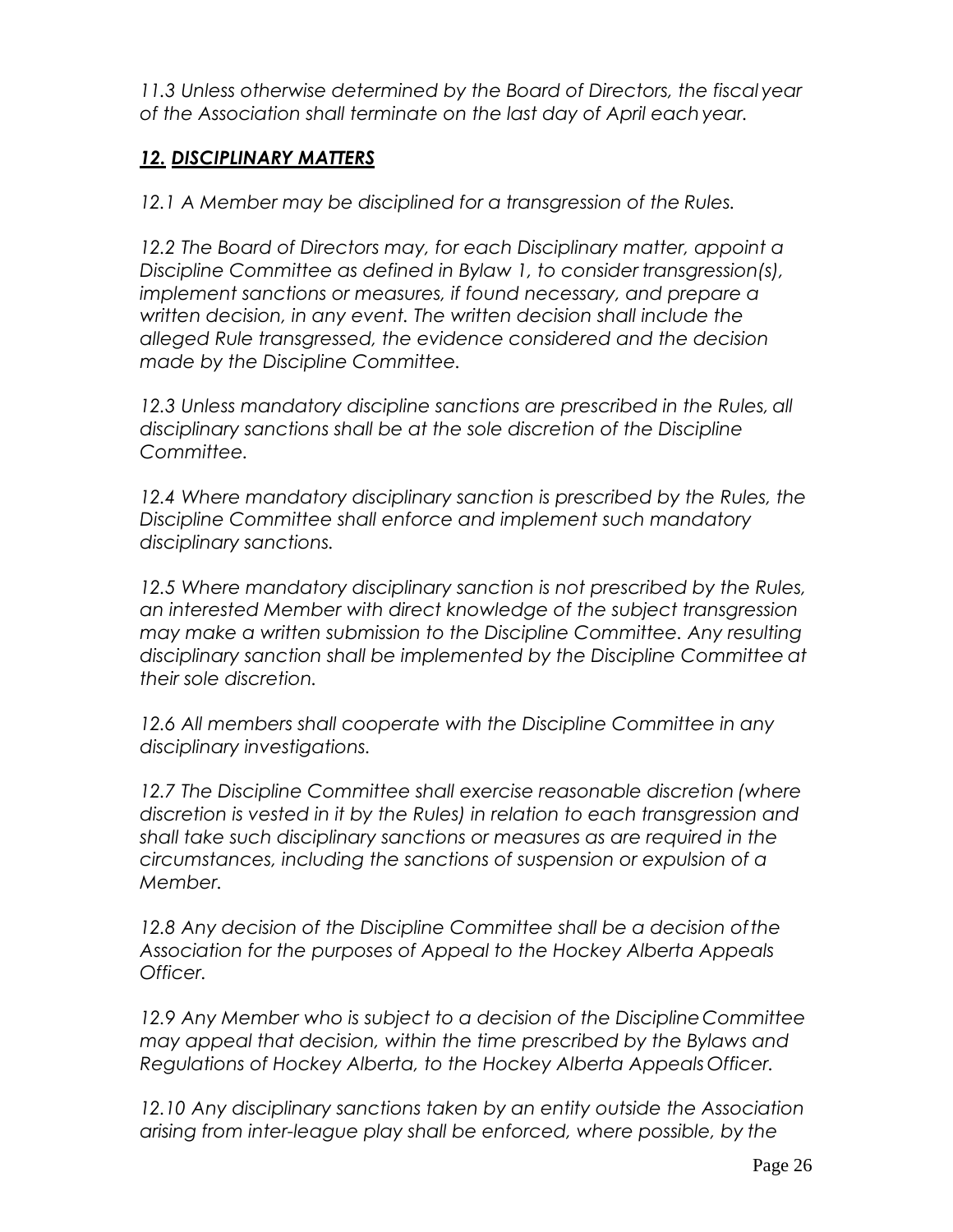*Association and any appeals shall be in accordance with that entity's constitution, Bylaws, rules and regulations.*

*12.11 The President shall have the power to suspend summarily any player, coach, trainer, manager or official of any team under the auspices of a Member of the Association for any conduct on or off the ice which in the sole discretion of the President is deemed to be unbecoming or detrimental to the game. Such suspension to be effective until dealt with by a Special Committee of the Directors within a reasonable (or appropriate) time.*

*12.12 The President shall have the power to prevent summarily any spectator from viewing any game or other activity or entering a facilityto view such game or activity under the auspices of the Association for any conduct which in the sole discretion of the President is deemed* to be unbecoming or detrimental to the game. Further, the President shall *have the power to suspend summarily the player, coach, team official, official, or the team to which the spectator is affiliated. Such action to be effective until dealt with by a Special Committee of the Directors within a reasonable (or appropriate) time.*

# *13. GRIEVANCES*

*13.1 Any Member who has been affected by any action or omission of the Association or any Member acting on behalf of the Association, other than Disciplinary Matters, may file a written grievance with the Board of Directors within fourteen (14) days of the Member's reasonable knowledge of the act or omission.*

*13.2 The Board of Directors shall consider the written grievance and render a written decision about the grievance within fourteen (14) days of receipt of the written grievance. The written decision shall include a copy of the written grievance, what evidence was considered, and the ultimate decision.*

*13.3 All determinations under this Bylaw made by the Board of Directors shall be determined in accordance with the Rules. The Board of Directors shall use reasonable discretion in relation to considering each grievance.*

*13.4 Any decision of the Board of Directors under this Bylaw shall be a decision of the Association for the purposes of Appeal to the Hockey Alberta Appeals Officer.*

*13.5 Any Member who is subject to a decision under this Bylaw of the Board of Directors may appeal that decision, within the time prescribed by the Bylaws and Regulations of Hockey Alberta, to the Hockey Alberta Appeals Officer.*